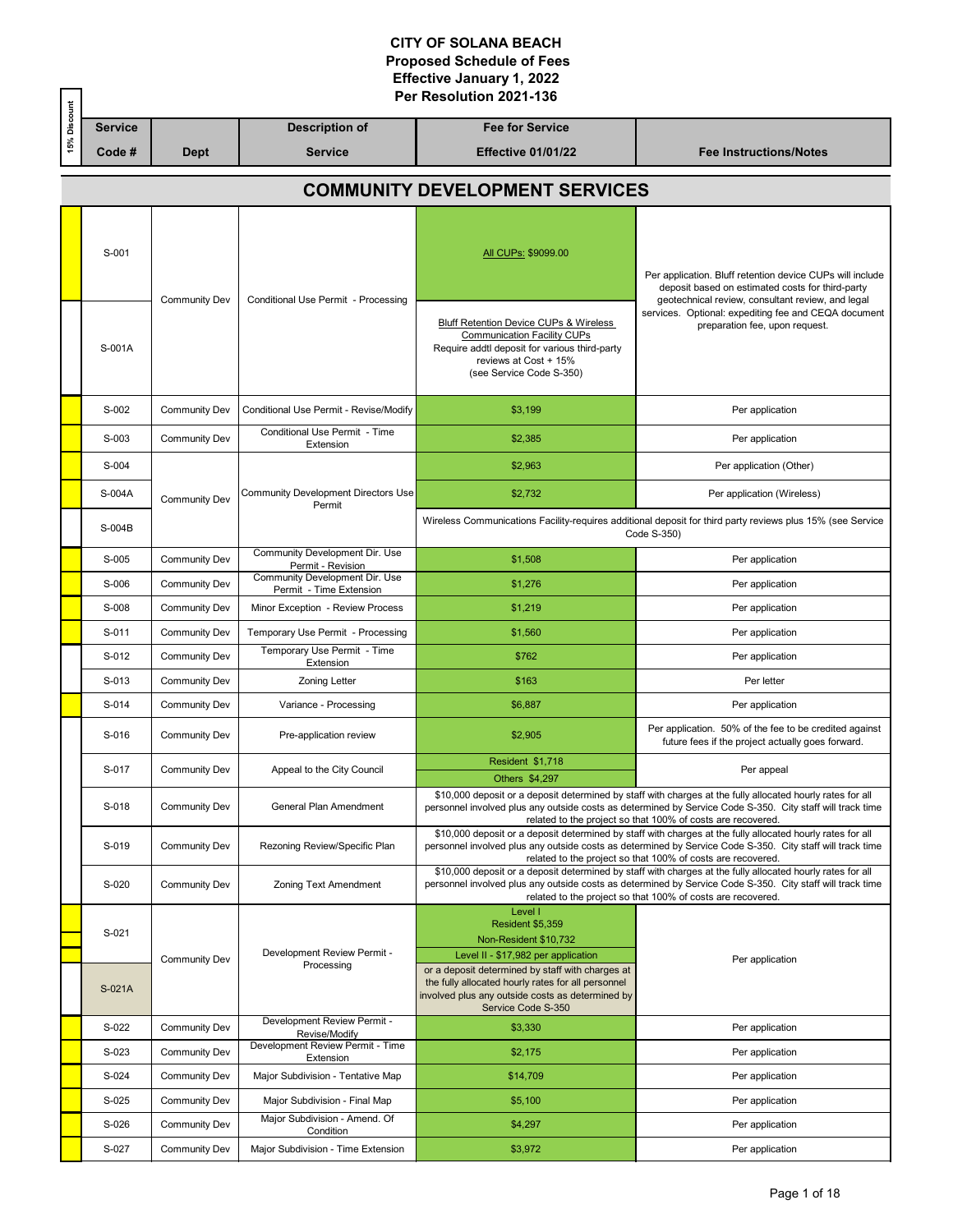|              |                |                      |                                                                               | Per Resolution 2021-136                                                                                                                             |                                                                                                                                                                                                                                                                                                                                                                                                                                                                        |
|--------------|----------------|----------------------|-------------------------------------------------------------------------------|-----------------------------------------------------------------------------------------------------------------------------------------------------|------------------------------------------------------------------------------------------------------------------------------------------------------------------------------------------------------------------------------------------------------------------------------------------------------------------------------------------------------------------------------------------------------------------------------------------------------------------------|
| 15% Discount | <b>Service</b> |                      | <b>Description of</b>                                                         | <b>Fee for Service</b>                                                                                                                              |                                                                                                                                                                                                                                                                                                                                                                                                                                                                        |
|              | Code#          | <b>Dept</b>          | <b>Service</b>                                                                | <b>Effective 01/01/22</b>                                                                                                                           | <b>Fee Instructions/Notes</b>                                                                                                                                                                                                                                                                                                                                                                                                                                          |
|              | S-028          | <b>Community Dev</b> | Minor Subdivision - Tentative Map                                             | \$11,268                                                                                                                                            | Per application                                                                                                                                                                                                                                                                                                                                                                                                                                                        |
|              | S-029          | <b>Community Dev</b> | Minor Subdivision - Parcel Map                                                | \$4,134                                                                                                                                             | Per application                                                                                                                                                                                                                                                                                                                                                                                                                                                        |
|              | S-030          | Community Dev        | Minor Subdivision - Amend. Of<br>Condition                                    | \$3,384                                                                                                                                             | Per application                                                                                                                                                                                                                                                                                                                                                                                                                                                        |
|              | S-031          | Community Dev        | Minor Subdivision - Time Extension                                            | \$3,273                                                                                                                                             | Per application                                                                                                                                                                                                                                                                                                                                                                                                                                                        |
|              | S-032          | <b>Community Dev</b> | <b>Environmental Documentation</b>                                            | Deposit for third-party review at Cost<br>+ 15% Admin Fee (see Service Code S-350)                                                                  | Per application                                                                                                                                                                                                                                                                                                                                                                                                                                                        |
|              | S-035          | <b>Community Dev</b> | <b>Environmental Impact Report</b>                                            | Deposit for third-party review at Cost<br>+ 15% Admin Fee (see Service Code S-350)                                                                  | Per application                                                                                                                                                                                                                                                                                                                                                                                                                                                        |
|              | S-036          | <b>Community Dev</b> | Structure Develop. Permit - Processing                                        | \$3,772                                                                                                                                             | Per application.                                                                                                                                                                                                                                                                                                                                                                                                                                                       |
|              | S-036A         | <b>Community Dev</b> | Structure Develop. Permit - Processing<br>(with S-021)                        | \$1,132                                                                                                                                             | If in conjunction with a Development Review Permit (S-<br>021), the S-036 fee will instead be \$1,077 per application<br>(30% of the total S-036 fee)                                                                                                                                                                                                                                                                                                                  |
|              | S-036D         | Community Dev        | Structure Develop. Permit - Processing<br>(with multiple entitlements)        | \$3,206                                                                                                                                             | If in conjunction with multiple entitlements, a discount of<br>15% is applied to the lower cost entitlements, and the S-<br>036 will instead be \$3,052 per application                                                                                                                                                                                                                                                                                                |
|              | S-037          | <b>Community Dev</b> | Structure Develop. Permit Waiver/Time<br>Extension                            | \$578                                                                                                                                               | Per application. This fee will not be charged in<br>conjunction with a Development Review Permit-Time                                                                                                                                                                                                                                                                                                                                                                  |
|              | S-037A         | <b>Community Dev</b> | Structure Develop. Permit Waiver/Time<br>Extension (with S-023)               | \$0                                                                                                                                                 | Extension (S-023)                                                                                                                                                                                                                                                                                                                                                                                                                                                      |
|              | S-040          | <b>Community Dev</b> | <b>View Assessment - Claimant</b>                                             | \$600 view assessment - claimant                                                                                                                    | Per application<br>Full refund of application fee will be made if parties settle<br>2 weeks before a scheduled VAC hearing and a refund of                                                                                                                                                                                                                                                                                                                             |
|              |                | <b>Community Dev</b> | View Assessment - Applicant                                                   | \$600 view assessment - applicant                                                                                                                   | \$300 if parties settle within the 2 week period before a<br>VAC hearing                                                                                                                                                                                                                                                                                                                                                                                               |
|              | S-041          | <b>Community Dev</b> | View Assessment Committee (VAC) -<br>Appeal to City Council                   | \$1,844                                                                                                                                             | Per application                                                                                                                                                                                                                                                                                                                                                                                                                                                        |
|              | S-042          | <b>Community Dev</b> | View Assessment - Community<br>Development Director Appeal to City<br>Council | This fee would be charged as an Appeal to the<br>City Council (S-017) and not as a separate fee.                                                    | Per application                                                                                                                                                                                                                                                                                                                                                                                                                                                        |
|              | S-050          | <b>Community Dev</b> | Standard Sign Permit - Processing                                             | \$346                                                                                                                                               | Per application                                                                                                                                                                                                                                                                                                                                                                                                                                                        |
|              | S-051          | <b>Community Dev</b> | Comprehensive Sign Plan - Review                                              | \$988                                                                                                                                               | Per application                                                                                                                                                                                                                                                                                                                                                                                                                                                        |
|              | S-051A         |                      | Process                                                                       | plus 100% fine of original sign permit if the sign<br>was built without a permit.                                                                   |                                                                                                                                                                                                                                                                                                                                                                                                                                                                        |
|              | S-052          | <b>Community Dev</b> | Comprehensive Sign Plan -<br>Amendment                                        | \$520                                                                                                                                               | Per application                                                                                                                                                                                                                                                                                                                                                                                                                                                        |
|              | S-053          | <b>Community Dev</b> | Temporary Sign/Banner                                                         | \$116                                                                                                                                               | Per application                                                                                                                                                                                                                                                                                                                                                                                                                                                        |
|              | S-060          | <b>Community Dev</b> | Landscape Plan Review/Inspection                                              | Deposit for third-party review at Cost<br>+ 15% Admin Fee (see Service Code S-350)                                                                  | Per application                                                                                                                                                                                                                                                                                                                                                                                                                                                        |
|              | S-065          | <b>Community Dev</b> | <b>Street Address Change</b>                                                  | \$257 for first five addresses plus \$57 for each<br>additional five addresses                                                                      | Per application                                                                                                                                                                                                                                                                                                                                                                                                                                                        |
|              | S-067          | <b>Community Dev</b> | <b>Planning Public Noticing</b>                                               | \$562 per notice plus actual mailing and<br>newspaper costs<br>If a project has more than one notice, this fee<br>would be charged for each notice. | Per notice                                                                                                                                                                                                                                                                                                                                                                                                                                                             |
|              |                | <b>Community Dev</b> | Multi-permit discount of 15%                                                  |                                                                                                                                                     | A multi-permit discount of 15% is available for each additional Planning Department permit service filed on<br>the same project at the same time as the first permit service. For example, if a Conditional Use Permit<br>(CUP) (\$9,099) is filed simultaneously with a Development Review Permit (DRP) (\$5,359), the required fee<br>would be \$9,099 plus \$5,359 minus 15% of \$5,359, or \$4,555 for the DRP (the discount is applied to the<br>lower cost fee). |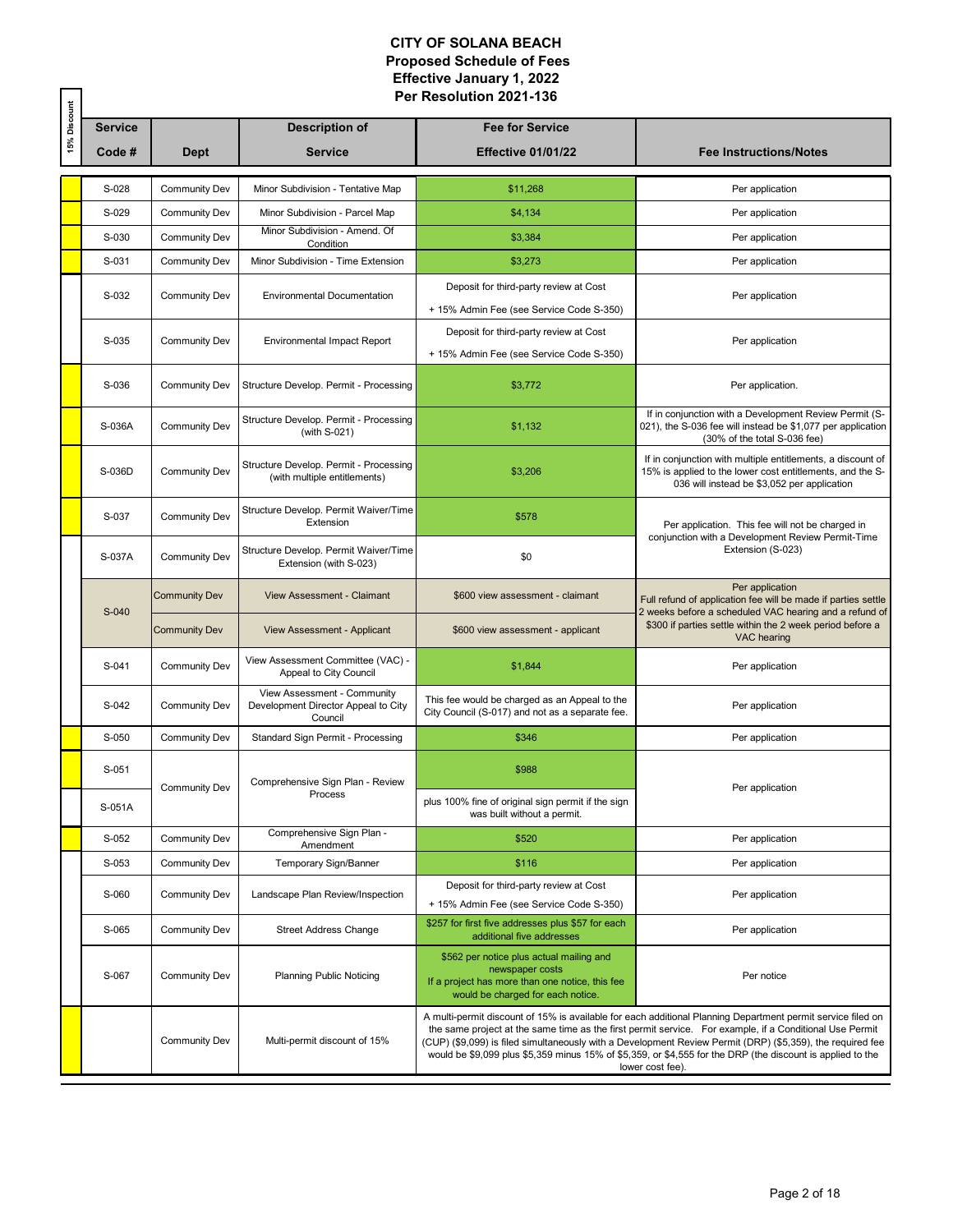|              |                  | Per Resolution 2021-136 |                                                |                                                                                                                                                                                                                                                                                                                                                                                                                                                                                                                                                                                                                                                                                                                                                                                                                                                                                                 |                               |  |  |  |
|--------------|------------------|-------------------------|------------------------------------------------|-------------------------------------------------------------------------------------------------------------------------------------------------------------------------------------------------------------------------------------------------------------------------------------------------------------------------------------------------------------------------------------------------------------------------------------------------------------------------------------------------------------------------------------------------------------------------------------------------------------------------------------------------------------------------------------------------------------------------------------------------------------------------------------------------------------------------------------------------------------------------------------------------|-------------------------------|--|--|--|
| 15% Discount | <b>Service</b>   |                         | <b>Description of</b>                          | <b>Fee for Service</b>                                                                                                                                                                                                                                                                                                                                                                                                                                                                                                                                                                                                                                                                                                                                                                                                                                                                          |                               |  |  |  |
|              | Code #           | <b>Dept</b>             | <b>Service</b>                                 | <b>Effective 01/01/22</b>                                                                                                                                                                                                                                                                                                                                                                                                                                                                                                                                                                                                                                                                                                                                                                                                                                                                       | <b>Fee Instructions/Notes</b> |  |  |  |
|              |                  |                         |                                                | <b>ENGINEERING SERVICES</b>                                                                                                                                                                                                                                                                                                                                                                                                                                                                                                                                                                                                                                                                                                                                                                                                                                                                     |                               |  |  |  |
|              | S-100            |                         |                                                | \$1928 per application                                                                                                                                                                                                                                                                                                                                                                                                                                                                                                                                                                                                                                                                                                                                                                                                                                                                          |                               |  |  |  |
|              | S-100A           | Engineering             | Lot Line Adj./Cert. Of Compliance. -<br>Review | or a deposit determined by staff with charges at<br>the fully allocated hourly rates for all personnel<br>involved plus any outside costs as determined by<br>S-350.                                                                                                                                                                                                                                                                                                                                                                                                                                                                                                                                                                                                                                                                                                                            | Per application               |  |  |  |
|              | S-110            | Engineering             | Grading Plan Check                             | Construction Valuation *: (\$1,050 minimum fee)<br>$$0-$10,000$ : \$1,050<br>$$10,001-\$20,000$ : $$1,050 + $10.50$ for each<br>additional \$100 or fraction thereof of the<br>construction value over \$10,000<br>$$20,001-\$80,000$ : $$2,100 + $3.15$ for each<br>additional \$100 or fraction thereof of the<br>construction value over \$20,000<br>$$80,001 - $200,000$ : $$3,990 + $10.50$ for each<br>additional \$1000 or fraction thereof of the<br>construction value over \$80,000<br>\$200,001+: \$5,250 + \$10.50 for each \$1000 or<br>fraction thereof of the construction value over<br>\$200,000<br>* Per Resolution 2001-85, the City of San Diego<br>Cost Estimate Unit Price List is used for<br>determining valuation                                                                                                                                                      | Per application               |  |  |  |
|              | S-110A<br>S-110B |                         |                                                | or a deposit determined by staff with charges at<br>the fully allocated hourly rate for all personnel<br>involved plus any outside costs as determined by<br>S-350.<br><b>Bluff Projects - Deposit determined by staff with</b><br>charges at the fully allocated hourly rate for all<br>personnel involved plus any outside costs as<br>determined by S-350.                                                                                                                                                                                                                                                                                                                                                                                                                                                                                                                                   |                               |  |  |  |
|              | S-111<br>S-111A  | Engineering             | Grading Permit/Inspection                      | Construction Valuation *: (\$1,050 minimum fee)<br>$$0-$20,000$ : \$1,050<br>\$20,001-\$80,000: \$1,050+ \$15.76 for each<br>additional \$1,000 or fraction thereof of the<br>construction value over \$20,000<br>\$80,001-\$200,000: \$1,996 + \$10.50 for each<br>additional \$1,000 or fraction thereof of the<br>construction value over \$80,000<br>$$200,001+$ : \$3,256 + \$10.25 for each \$1000 or<br>fraction thereof of the construction value over<br>\$200,000<br>* Per Resolution 2001-85, the City of San Diego<br>Cost Estimate Unit Price List is used for<br>determining valuation<br>or a deposit determined by staff with charges at<br>the fully allocated hourly rate for all personnel<br>involved plus any outside costs as determined by<br>$S-350.$<br><b>Bluff Projects - Deposit determined by staff with</b><br>charges at the fully allocated hourly rate for all | Per permit/inspection         |  |  |  |
|              | S-111B           |                         |                                                | personnel involved plus any outside costs as<br>determined by S-350.                                                                                                                                                                                                                                                                                                                                                                                                                                                                                                                                                                                                                                                                                                                                                                                                                            |                               |  |  |  |
|              | S-112            | Engineering             | <b>Grading Deposits</b>                        | Based on an Engineer's Estimate of the work<br>performed under the permit. Per Resolution 2001-<br>85, the City of San Diego Cost Estimate Unit<br>Price List is used for determining security amount                                                                                                                                                                                                                                                                                                                                                                                                                                                                                                                                                                                                                                                                                           | Per permit/inspection         |  |  |  |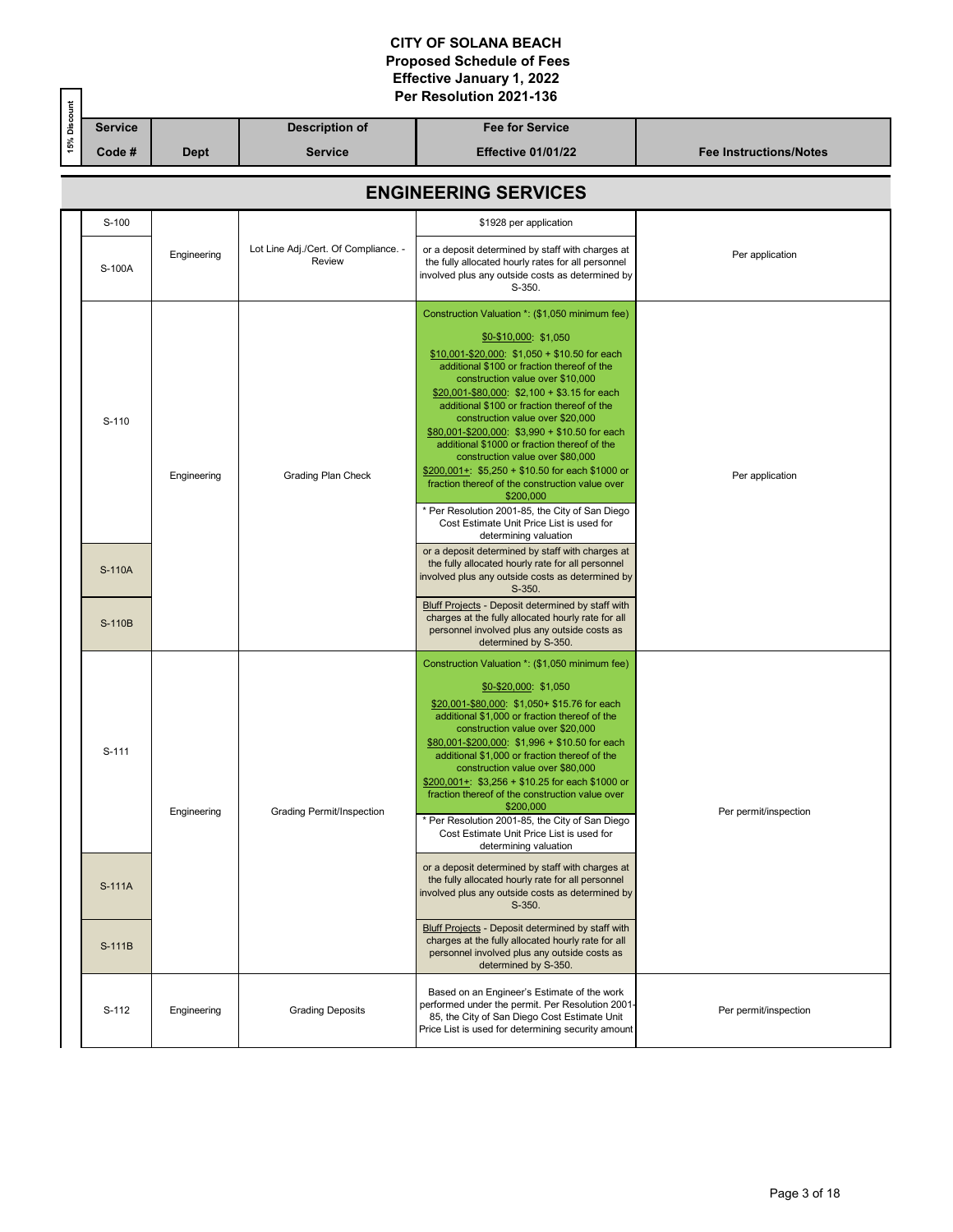|              |                   | Per Resolution 2021-136 |                                                |                                                                                                                                                                                                                                                                                                                                                                                                                                                                                                                                                                                                                                                                                                                |                               |  |  |
|--------------|-------------------|-------------------------|------------------------------------------------|----------------------------------------------------------------------------------------------------------------------------------------------------------------------------------------------------------------------------------------------------------------------------------------------------------------------------------------------------------------------------------------------------------------------------------------------------------------------------------------------------------------------------------------------------------------------------------------------------------------------------------------------------------------------------------------------------------------|-------------------------------|--|--|
| 15% Discount | <b>Service</b>    |                         | <b>Description of</b>                          | <b>Fee for Service</b>                                                                                                                                                                                                                                                                                                                                                                                                                                                                                                                                                                                                                                                                                         |                               |  |  |
|              | Code#             | <b>Dept</b>             | <b>Service</b>                                 | <b>Effective 01/01/22</b>                                                                                                                                                                                                                                                                                                                                                                                                                                                                                                                                                                                                                                                                                      | <b>Fee Instructions/Notes</b> |  |  |
|              | S-115             | Engineering             | Public Improvement Plan Check                  | Construction Valuation *: (\$1,050 minimum fee)<br>\$0-\$10,000: \$1,050<br>$$10,001 - $20,000$ : $$1,050 + $10.50$ for each<br>additional \$100 or fraction thereof of the<br>construction value over \$10,000<br>$$20,001 - $80,000$ : $$2,100 + $3.15$ for each<br>additional \$100 or fraction thereof of the<br>construction value over \$20,000<br>\$80,001-\$200,000: \$3,990 + \$10.50 for each<br>additional \$1000 or fraction thereof of the<br>construction value over \$80,000<br>$$200,001+: $5,250 + $10.50$ for each \$1000 or<br>fraction thereof of the construction value over<br>\$200,000<br>* Per Resolution 2001-85, the City of San Diego<br>Cost Estimate Unit Price List is used for | Per application               |  |  |
|              | S-115A            |                         |                                                | determining valuation<br>or a deposit determined by staff with charges at<br>the fully allocated hourly rate for all personnel<br>involved plus any outside costs as determined by<br>S-350.                                                                                                                                                                                                                                                                                                                                                                                                                                                                                                                   |                               |  |  |
|              | S-115B            |                         |                                                | <b>Bluff Projects - Deposit determined by staff with</b><br>charges at the fully allocated hourly rate for all<br>personnel involved plus any outside costs as<br>determined by S-350.                                                                                                                                                                                                                                                                                                                                                                                                                                                                                                                         |                               |  |  |
|              | S-116             | Engineering             | Public Improvement Permit/ Inspection          | Construction Valuation *: (\$1,050 minimum fee)<br>\$0-\$20,000: \$1,050<br>\$20,001-\$80,000: \$1,050+ \$15.76 for each<br>additional \$1,000 or fraction thereof of the<br>construction value over \$20,000<br>\$80,001-\$200,000: \$1,996 + \$10.50 for each<br>additional \$1,000 or fraction thereof of the<br>construction value over \$80,000<br>$$200,001+$ : \$3,256 + \$10.25 for each \$1000 or<br>fraction thereof of the construction value over<br>\$200,000<br>* Per Resolution 2001-85, the City of San Diego<br>Cost Estimate Unit Price List is used for<br>determining valuation<br>or a deposit determined by staff with charges at                                                        | Per permit/inspection         |  |  |
|              | S-116A<br>S-116B  |                         |                                                | the fully allocated hourly rate for all personnel<br>involved plus any outside costs as determined by<br>S-350.<br><b>Bluff Projects - Deposit determined by staff with</b><br>charges at the fully allocated hourly rate for all<br>personnel involved plus any outside costs as<br>determined by S-350.                                                                                                                                                                                                                                                                                                                                                                                                      |                               |  |  |
|              | S-117             | Engineering             | Public Improvement Deposits                    | Based on an Engineer's Estimate of the work<br>performed under the permit. Per Resolution 2001-<br>85, the City of San Diego Cost Estimate Unit<br>Price List is used for determining security amount                                                                                                                                                                                                                                                                                                                                                                                                                                                                                                          | Per permit/inspection         |  |  |
|              | S-120             | Engineering             | Geotechnical Plan Review/Inspection            | Deposit for third-party review at Cost<br>+ 15% Admin Fee                                                                                                                                                                                                                                                                                                                                                                                                                                                                                                                                                                                                                                                      | Per application               |  |  |
|              | S-115             | Engineering             | <b>Encroachment Permit</b>                     | Street Cut - \$793<br>Standard - \$557                                                                                                                                                                                                                                                                                                                                                                                                                                                                                                                                                                                                                                                                         | Per permit                    |  |  |
|              | S-116             | Engineering             | Encroachment Permit Deposit                    | SBMC 11.20.230 - twice the estimated cost of<br>removing the encroachment, but in no case less<br>than \$50.00                                                                                                                                                                                                                                                                                                                                                                                                                                                                                                                                                                                                 | Per permit                    |  |  |
|              | S-120             | Engineering             | Miscellaneous Engineering<br>Permit/Inspection | \$232                                                                                                                                                                                                                                                                                                                                                                                                                                                                                                                                                                                                                                                                                                          | Per permit/inspection         |  |  |
|              | $S-125$<br>S-125A | Engineering             | Easement Abandon/Street Vacation               | \$1,802<br>or a deposit determined by staff with charges at<br>the fully allocated hourly rate for all personnel<br>involved plus any outside costs as determined by<br>S-350.                                                                                                                                                                                                                                                                                                                                                                                                                                                                                                                                 | Per application               |  |  |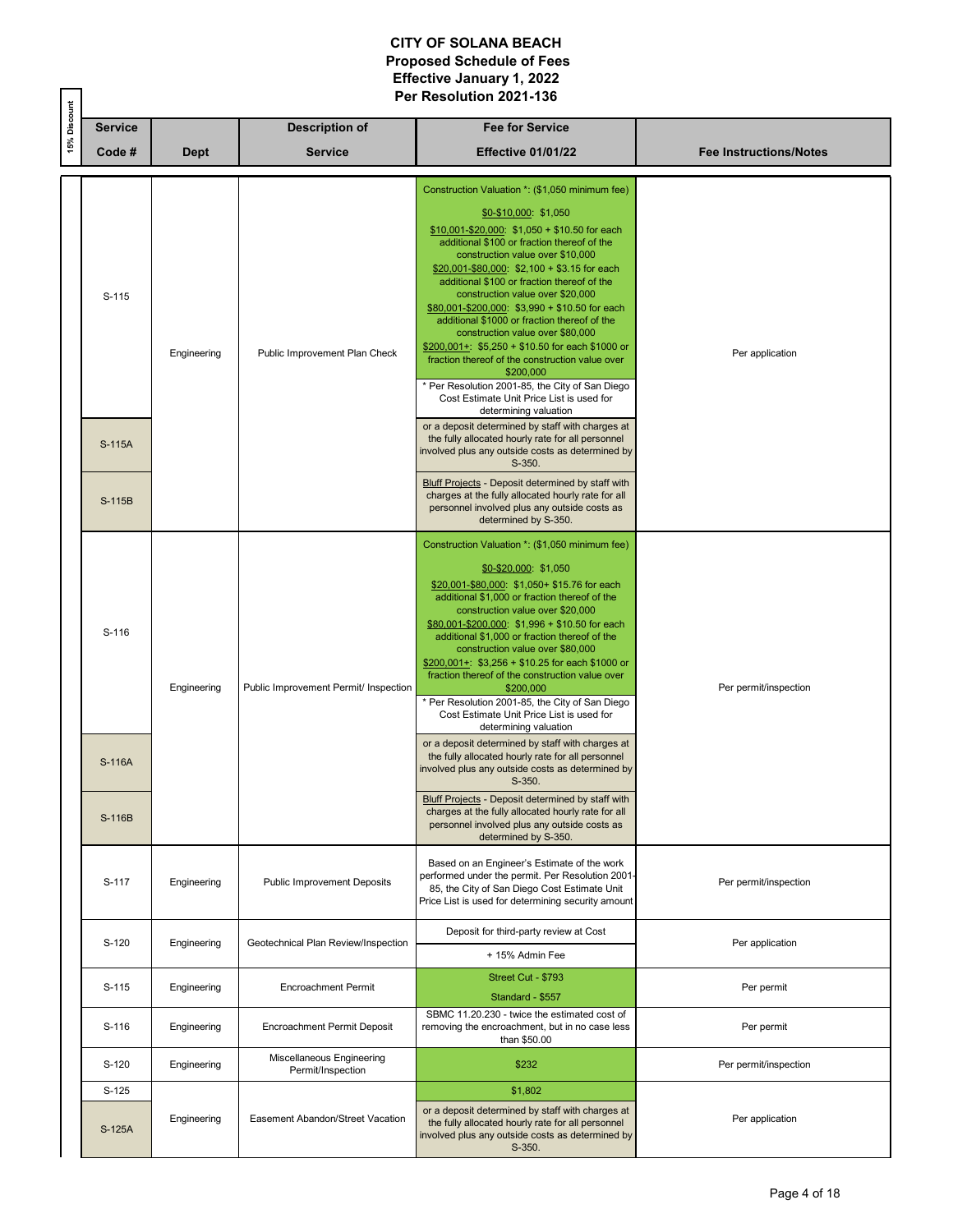| 15% Discount | <b>Service</b> |             | <b>Description of</b>        | <b>Fee for Service</b>                                                                                                                                                                                         |                                  |
|--------------|----------------|-------------|------------------------------|----------------------------------------------------------------------------------------------------------------------------------------------------------------------------------------------------------------|----------------------------------|
|              | Code #         | <b>Dept</b> | <b>Service</b>               | <b>Effective 01/01/22</b>                                                                                                                                                                                      | <b>Fee Instructions/Notes</b>    |
|              | S-127          | Engineering | Easement/R.O.W Dedication    | \$499                                                                                                                                                                                                          | Per application                  |
|              | S-130          | Engineering | <b>Subdivision Monuments</b> | security deposit is based on estimate provided by<br>surveyor to set the monuments.                                                                                                                            | Per application                  |
|              | $S-135$        |             |                              | Future Capacity = 50%                                                                                                                                                                                          |                                  |
|              | S-135A         | Engineering | Sewer Connection Fees        | Ocean Outfall = 27%                                                                                                                                                                                            | Per total of \$4,500 per 1.0 EDU |
|              | S-135B         |             |                              | Existing Facility = 23%                                                                                                                                                                                        |                                  |
|              | S-140          | Engineering | Marine Safety Permit         | Deposit collected for:<br>Ramp Fee - \$6 per round trip<br>Trip Fee - \$3 per ton<br>plus \$29 per day for days 1-30 and \$55 per day<br>for 31 and subsequent days<br>plus actual staffing costs (4 hour min) | Per Permit                       |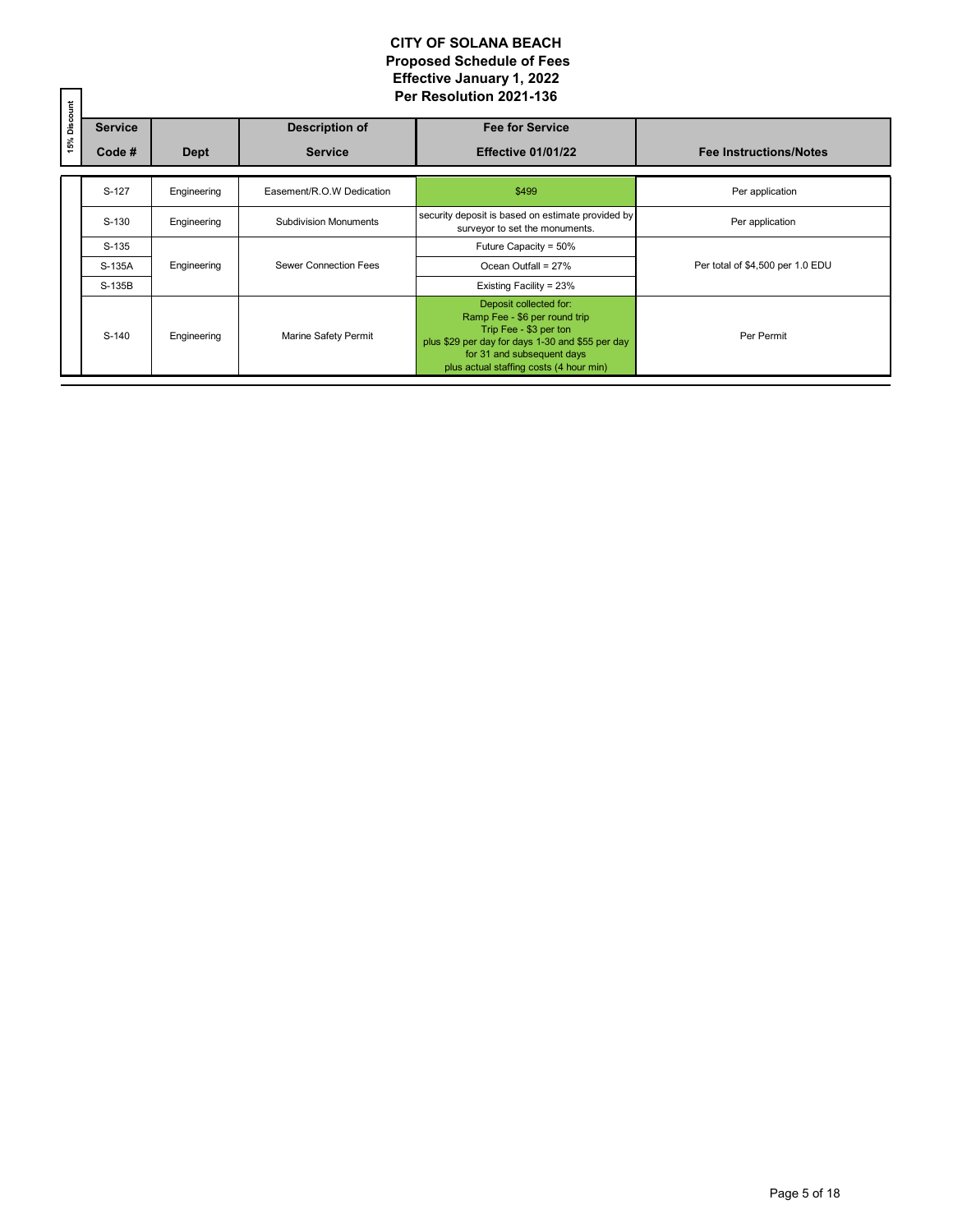|              |                          | Per Resolution 2021-136 |                                                                   |                                                                                                                                                       |                                     |  |  |  |
|--------------|--------------------------|-------------------------|-------------------------------------------------------------------|-------------------------------------------------------------------------------------------------------------------------------------------------------|-------------------------------------|--|--|--|
| 15% Discount | <b>Service</b>           |                         | <b>Description of</b>                                             | <b>Fee for Service</b>                                                                                                                                |                                     |  |  |  |
|              | Code #                   | <b>Dept</b>             | <b>Service</b>                                                    | <b>Effective 01/01/22</b>                                                                                                                             | <b>Fee Instructions/Notes</b>       |  |  |  |
|              | <b>BUILDING SERVICES</b> |                         |                                                                   |                                                                                                                                                       |                                     |  |  |  |
|              | S-210 TO<br>S.<br>265    | Community Dev           | Building Plan - Plan Check &<br>Permit/Inspection                 | See attached valuation tables<br>Attachments A & B                                                                                                    | Per application & permit/inspection |  |  |  |
|              | S-270                    | <b>Community Dev</b>    | CalGreen Building Plan Check                                      | 0-50,000 SF - 3% of Building Permit Plan Check<br>Above 50,001 - 1% of Building Permit Plan Check                                                     | Per plan check                      |  |  |  |
|              | S-272                    | <b>Community Dev</b>    | CalGreen Building Permit/Inspection                               | 0-50,000 SF - 3% of Building Inspection Fee<br>Above 50,001 - 1% of Building Inspection Fee                                                           | Per permit/inspection               |  |  |  |
|              | S-275                    | <b>Community Dev</b>    | Commercial Photovoltaic Plan Check                                | <b>Based on the Project Valuation</b><br>\$0-\$100,000: \$365<br>\$100,000-\$500,000: \$454<br>\$500,000-1,000,000: \$499<br>Above \$1,000,000: \$588 | Per plan check                      |  |  |  |
|              | S-277                    | Community Dev           | <b>Commercial Photovoltaic</b><br>Permit/Inspection               | Based on the Project Valuation<br>\$0-\$100,000: \$365<br>\$100,000-\$500,000: \$454<br>\$500,000-1,000,000: \$499<br>Above \$1,000,000: \$588        | Per permit/inspection               |  |  |  |
|              | S-278                    | 001-4715                | Single Family Single Family Residental<br>Solar Plan Check        | \$36 (25% of Single Trade Electrical Permit Fee-<br>Attachment B)                                                                                     | Per plan check                      |  |  |  |
|              | S-279                    | 001-4320                | Single Family Single Family Residental<br>Solar Permit/Inspection | \$194 (Single Trade Electrical Permit Fee-<br>Attachment B)                                                                                           | Per permit/inspection               |  |  |  |
|              | S-280                    | <b>Community Dev</b>    | <b>Building Permit Extension Review</b>                           | \$242                                                                                                                                                 | Per application                     |  |  |  |
|              | S-285                    | <b>Community Dev</b>    | Violation of Building Permit                                      | equal to total of building permit fee that was<br>required (in addition to building permit fee)                                                       | Per violation                       |  |  |  |
|              | S-290                    | <b>Community Dev</b>    | <b>SMIP</b> Fee                                                   | per Section 2705 of the Public Resources Code                                                                                                         |                                     |  |  |  |
|              | S-291                    | <b>Community Dev</b>    | <b>State Building Standards Fee</b>                               | per HSC Section 18931.6                                                                                                                               |                                     |  |  |  |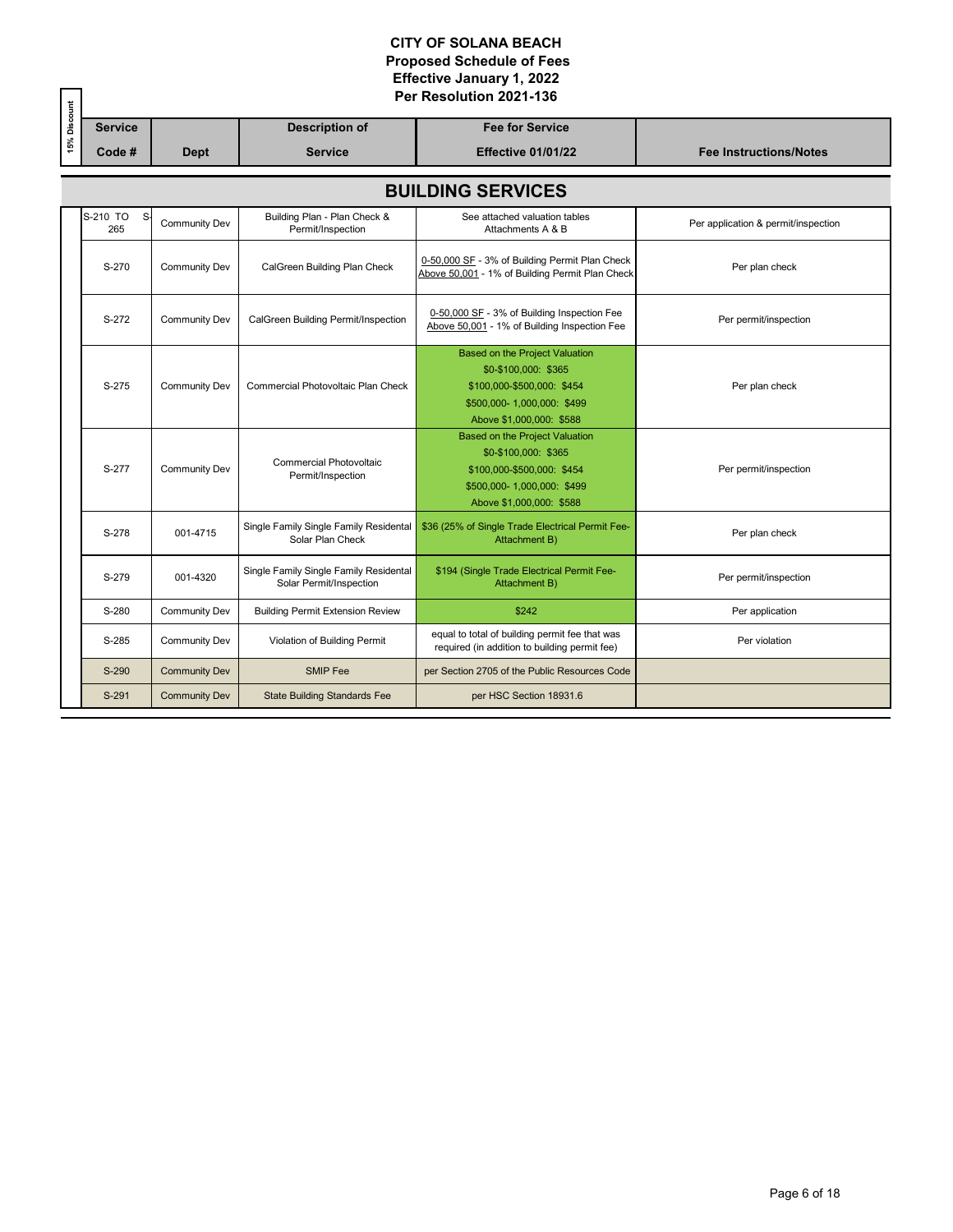|              |                                               |                      |                                             | Per Resolution 2021-136                 |                                                                                                                    |  |  |  |  |
|--------------|-----------------------------------------------|----------------------|---------------------------------------------|-----------------------------------------|--------------------------------------------------------------------------------------------------------------------|--|--|--|--|
| 15% Discount | <b>Service</b>                                |                      | <b>Description of</b>                       | <b>Fee for Service</b>                  |                                                                                                                    |  |  |  |  |
|              | Code #                                        | <b>Dept</b>          | <b>Service</b>                              | <b>Effective 01/01/22</b>               | <b>Fee Instructions/Notes</b>                                                                                      |  |  |  |  |
|              | DEVELOPMENT IMPACT FEES & DEVELOPER PASS-THRU |                      |                                             |                                         |                                                                                                                    |  |  |  |  |
|              | $S-305$                                       | <b>Community Dev</b> | <b>Regional Transportation Congestion</b>   | Single family \$3,623 per dwelling unit | Per application; fee set by SANDAG and adjusted                                                                    |  |  |  |  |
|              |                                               |                      | Program RTCIP Fee                           | Multi-family \$2,899 per dwelling unit  | annually, no less than 2% per year.                                                                                |  |  |  |  |
|              | S-310                                         | <b>Community Dev</b> | <b>Public Facilities Fee</b>                | 1% of project valuation                 |                                                                                                                    |  |  |  |  |
|              | S-315                                         | <b>Community Dev</b> | <b>Master Art Policy Fee</b>                | 0.5% of project valuation               | Per application; commercial projects with valuation of<br>\$500,000 or more with 5 or more dwelling units; deposit |  |  |  |  |
|              | S-320                                         | <b>Community Dev</b> | Affordable Housing Impact Fee               | \$25.91 per SF                          |                                                                                                                    |  |  |  |  |
|              | $S-322$                                       | Engineering          | Transporation Impact Fee (TIF)              | See Attachment C                        |                                                                                                                    |  |  |  |  |
|              | S-330                                         | Fire                 | Fire Mitigation Impact Fee (FMIF)           | See Attachment C                        |                                                                                                                    |  |  |  |  |
|              | S-332                                         | <b>Community Dev</b> | Park Development Impact Fee (PDIF)          | See Attachment C                        |                                                                                                                    |  |  |  |  |
|              | S-334                                         | <b>Community Dev</b> | Public Use Facilities Impact Fee<br>(PUFIF) | See Attachment C                        |                                                                                                                    |  |  |  |  |
|              | S-350A                                        |                      | <b>Landscape Review</b>                     |                                         |                                                                                                                    |  |  |  |  |
|              | S-350B                                        |                      | <b>Wireless Review</b>                      |                                         |                                                                                                                    |  |  |  |  |
|              | S-350C                                        |                      |                                             | <b>Geotechnical Review</b>              |                                                                                                                    |  |  |  |  |
|              | S-350D                                        |                      |                                             | <b>Biological Review</b>                |                                                                                                                    |  |  |  |  |
|              | S-350E                                        |                      |                                             | <b>Special Counsel Review</b>           |                                                                                                                    |  |  |  |  |
|              | S-350F                                        | Various              | <b>Third Party Review</b>                   | <b>Stormwater Review</b>                | + 15% of Third Party Review Cost (S-355)                                                                           |  |  |  |  |
|              | S-350G.                                       |                      |                                             | <b>Traffic Review</b>                   |                                                                                                                    |  |  |  |  |
|              | S-350H                                        |                      |                                             | <b>Environmental Review</b>             |                                                                                                                    |  |  |  |  |
|              | S-350I                                        |                      |                                             | <b>Shoreline Development Review</b>     |                                                                                                                    |  |  |  |  |
|              | S-350J                                        |                      |                                             | <b>Noise Review</b>                     |                                                                                                                    |  |  |  |  |
|              | S-350K                                        |                      |                                             | <b>Cultural Resources Review</b>        |                                                                                                                    |  |  |  |  |
|              | S-350L                                        |                      |                                             | <b>Bluff Retention</b>                  |                                                                                                                    |  |  |  |  |
|              | $S-355$                                       | Various              | <b>Third Party Review Admin</b>             | Third Party Review Admin Fee            | 15% of Third Part Review Cost (S-350)                                                                              |  |  |  |  |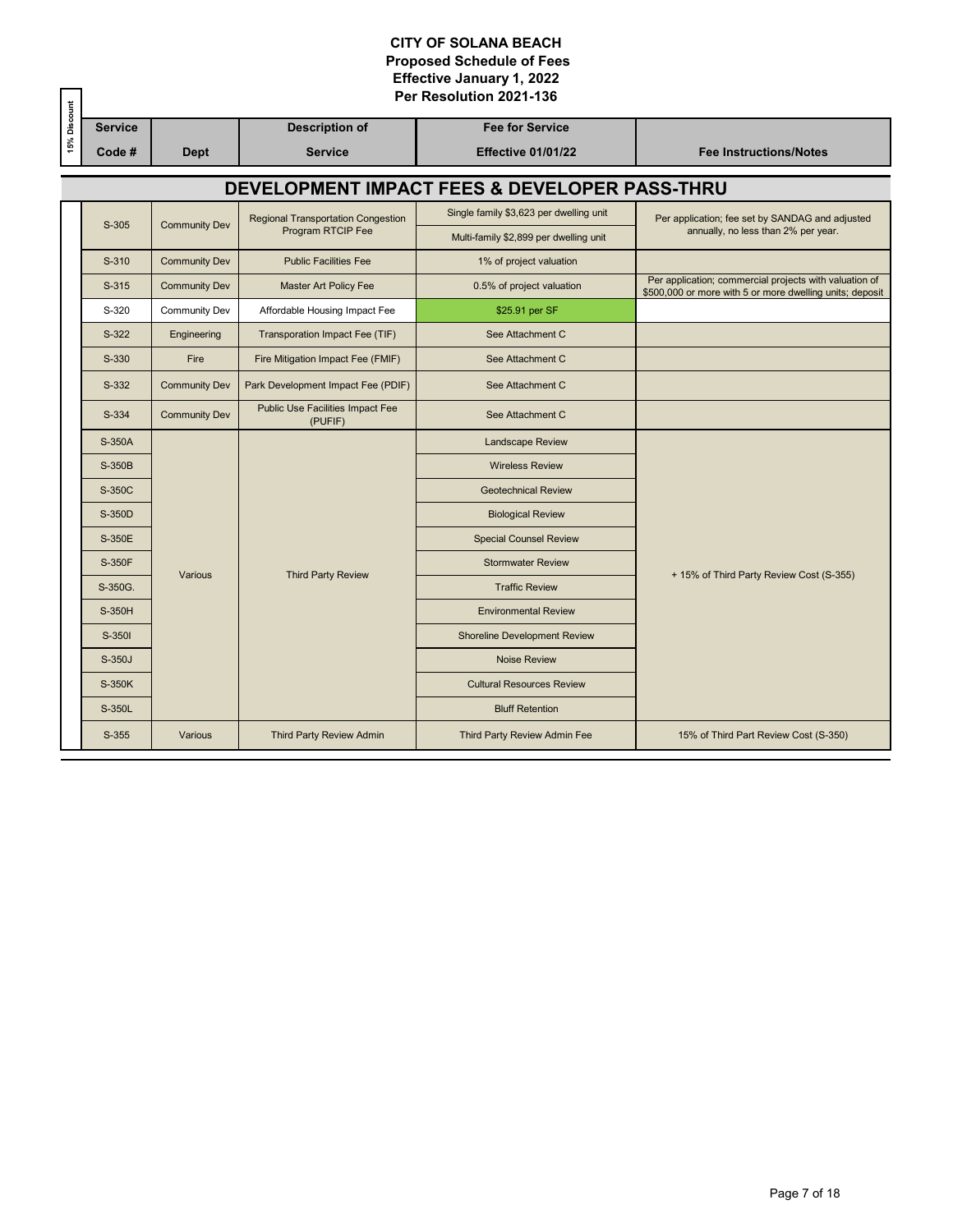|              |                | Per Resolution 2021-136 |                                                            |                                                                                                                                                              |                                                 |  |  |  |
|--------------|----------------|-------------------------|------------------------------------------------------------|--------------------------------------------------------------------------------------------------------------------------------------------------------------|-------------------------------------------------|--|--|--|
| 15% Discount | <b>Service</b> |                         | <b>Description of</b>                                      | <b>Fee for Service</b>                                                                                                                                       |                                                 |  |  |  |
|              | Code#          | <b>Dept</b>             | <b>Service</b>                                             | Effective 01/01/22                                                                                                                                           | <b>Fee Instructions/Notes</b>                   |  |  |  |
|              |                |                         |                                                            | <b>PUBLIC SAFETY</b>                                                                                                                                         |                                                 |  |  |  |
|              | S-410          |                         |                                                            | Commercial:                                                                                                                                                  |                                                 |  |  |  |
|              | S-411          |                         |                                                            | Plan Check - \$210 per plan                                                                                                                                  |                                                 |  |  |  |
|              | S-412          | Fire                    | Fire Building Plan Check &                                 | Permit/Inspection - \$141 per inspection<br>Residential:                                                                                                     | Per plan check. & permit/inspection             |  |  |  |
|              | S-413          |                         | Permit/Inspection                                          | Plan Check - \$141 per plan                                                                                                                                  |                                                 |  |  |  |
|              |                |                         |                                                            | Permit/Inspection - \$106 per inspection<br>Reinspection (3rd Inspection) - \$106 per                                                                        |                                                 |  |  |  |
|              | S-414          |                         |                                                            | reinspection                                                                                                                                                 |                                                 |  |  |  |
|              | S-420          | Fire                    | Fire Sprinkler Plan Check & Permit                         | Plan Check:<br>Tenant Improvement - \$69<br><b>New - Actual Costs</b>                                                                                        | Per plan check                                  |  |  |  |
|              | S-421          |                         | (Commercial)                                               | Permit/Inspection:<br>Tenant Improvement - \$141<br>New - \$551                                                                                              | Per permit/inspection                           |  |  |  |
|              | S-422          | Fire                    | Fire Sprinkler Plan Check & Inspection                     | Plan Check:<br>0-2,500 Sq. Ft: \$106<br>2,501-5,000 Sq. Ft: \$136<br>5,001-7,000 Sq. Ft: \$141<br>7,001-10,000 Sq. Ft: \$210<br>10,000+ Sq. Ft: \$210        | Per plan check                                  |  |  |  |
|              | S-423          |                         | (Residential)                                              | Permit/Inspection:<br>0-2,500 Sq. Ft: \$106<br>2,501-5,000 Sq. Ft: \$141<br>5,001-7,000 Sq. Ft: \$173<br>7,001-10,000 Sq. Ft: \$210<br>10,000+ Sq. Ft: \$242 | Per permit/inspection                           |  |  |  |
|              | $S - 424$      | Fire                    | Fire Alarm System - Plan Check &<br>Inspection             | Plan Check - \$141 or actual costs with charges at<br>the fully allocated hourly rates for all personnel<br>involved plus any outside costs.                 | Per plan check                                  |  |  |  |
|              | $S - 425$      |                         |                                                            | Permit/Inspection - \$452                                                                                                                                    | Per permit/inspection                           |  |  |  |
|              | $S - 426$      | Fire                    | Fire Specialty Protection System Plan                      | Plan Check - \$136                                                                                                                                           | Per plan check                                  |  |  |  |
|              | $S - 427$      |                         | Check & Permit/Inspection                                  | Permit/Inspection - \$74                                                                                                                                     | Per permit/inspection                           |  |  |  |
|              | S-430          |                         |                                                            | Single Family Residential - included as part of<br><b>Building fees</b>                                                                                      | N/A                                             |  |  |  |
|              | $S - 431$      | Fire                    | Fire Solar System Plan Check &<br>Permit/Inspection        | Multi-Family, Commercial, or Industrial:<br>Plan Check - \$139                                                                                               | Per plan check                                  |  |  |  |
|              | $S - 432$      |                         |                                                            | Permit/Inspection - \$139                                                                                                                                    | Per permit/inspection                           |  |  |  |
|              | S-440          | Fire                    | Fire Alt. Materials & Methods Rev                          | \$279 per application plus actual costs at the fully<br>allocated hourly rates for all time after two hours                                                  | Per application                                 |  |  |  |
|              | S-442          | Fire                    | Underground Tank Installation -<br>Removal P.C. Inspection | \$420                                                                                                                                                        | Per permit                                      |  |  |  |
|              | S-444          | Fire                    | New Development Flow Test                                  |                                                                                                                                                              | This service is provided by the Water District. |  |  |  |
|              | S-446          | Fire                    | Miscellaneous Fire Inspection                              | \$141/hour                                                                                                                                                   | Per inspection                                  |  |  |  |
|              | S-447          | Fire                    | After Hour Inspection                                      | Actual cost using fully allocated hourly rates<br>(\$279 minimum)                                                                                            | Per inspection                                  |  |  |  |
|              | S-448          | Fire                    | <b>Standby Charge</b>                                      | Actual cost using fully allocated hourly rates<br>(\$630 minimum)                                                                                            | Per request                                     |  |  |  |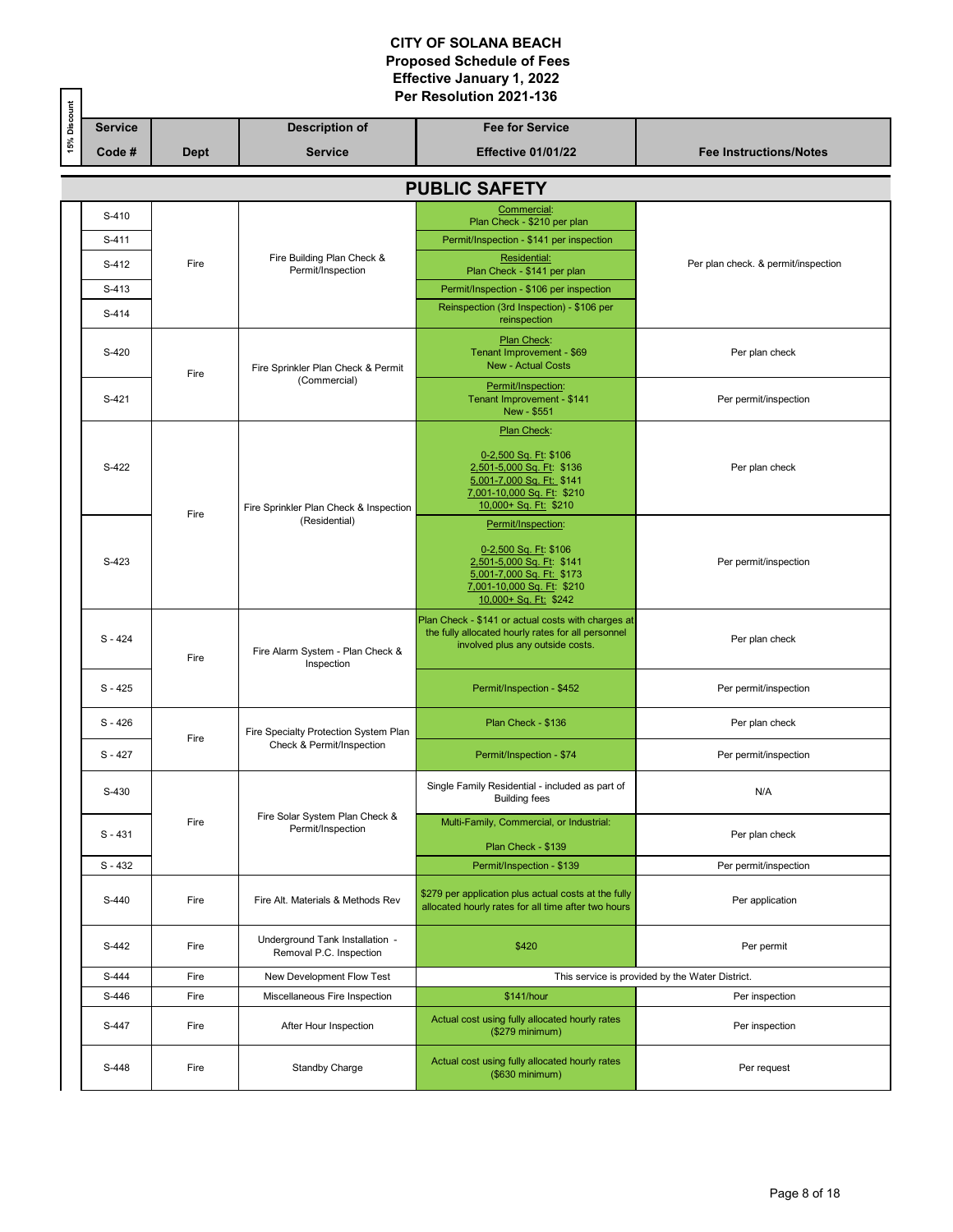|              |                |                                 |                                        | Per Resolution 2021-136                                                                                                                                                                                                                                                                                                     |                                                                           |
|--------------|----------------|---------------------------------|----------------------------------------|-----------------------------------------------------------------------------------------------------------------------------------------------------------------------------------------------------------------------------------------------------------------------------------------------------------------------------|---------------------------------------------------------------------------|
| 15% Discount | <b>Service</b> |                                 | <b>Description of</b>                  | <b>Fee for Service</b>                                                                                                                                                                                                                                                                                                      |                                                                           |
|              | Code#          | <b>Dept</b>                     | <b>Service</b>                         | Effective 01/01/22                                                                                                                                                                                                                                                                                                          | <b>Fee Instructions/Notes</b>                                             |
|              | S-460          | Fire                            | <b>Business Fire Safety Inspection</b> | B, R2, R2.1 Occupancies:<br>$0-1.000$ SF - \$106<br>1,001-3,500 SF - \$210<br>3,501-10,000 SF - \$279<br>10.001 SF - \$835<br>All Other Occupancies:<br>0-1,000 SF - \$210<br>1,001-3,500 SF - \$420<br>3.501-10.000 SF - \$557<br>10,001 SF - \$1,114                                                                      | Per in-City business certificate application (S-620) &<br>renewal (S-626) |
|              | S-470          | <b>Community Dev</b><br>(Codes) | <b>False Alarm</b>                     | 1. \$50 for the first excessive false alarm;<br>2. \$100 for the second excessive false alarm:<br>3. \$150 for the third and each successive<br>excessive false alarm                                                                                                                                                       | <b>SBMC 4.36</b>                                                          |
|              | S-490          | <b>Marine Safety</b>            | Marine Safety Junior Lifequard         | Track 1- age 9-16 (wk 1-4 & 5-8) Resident -<br>\$375; Non-Resident - \$425<br>Track 2- age 9-16 (wk 9-10) Resident & Non-<br>Resident - \$300<br>Track 3- age 7-8 (wk 1-2, 3-4, 5-6, 7-8, 9-10)<br>Resident & Non-Resident - \$300<br>Track 4- age 14-16 (wk 1-5 & 6-10) - \$575;<br>Track 5- age 9-16 (bi-weekly) - \$300; |                                                                           |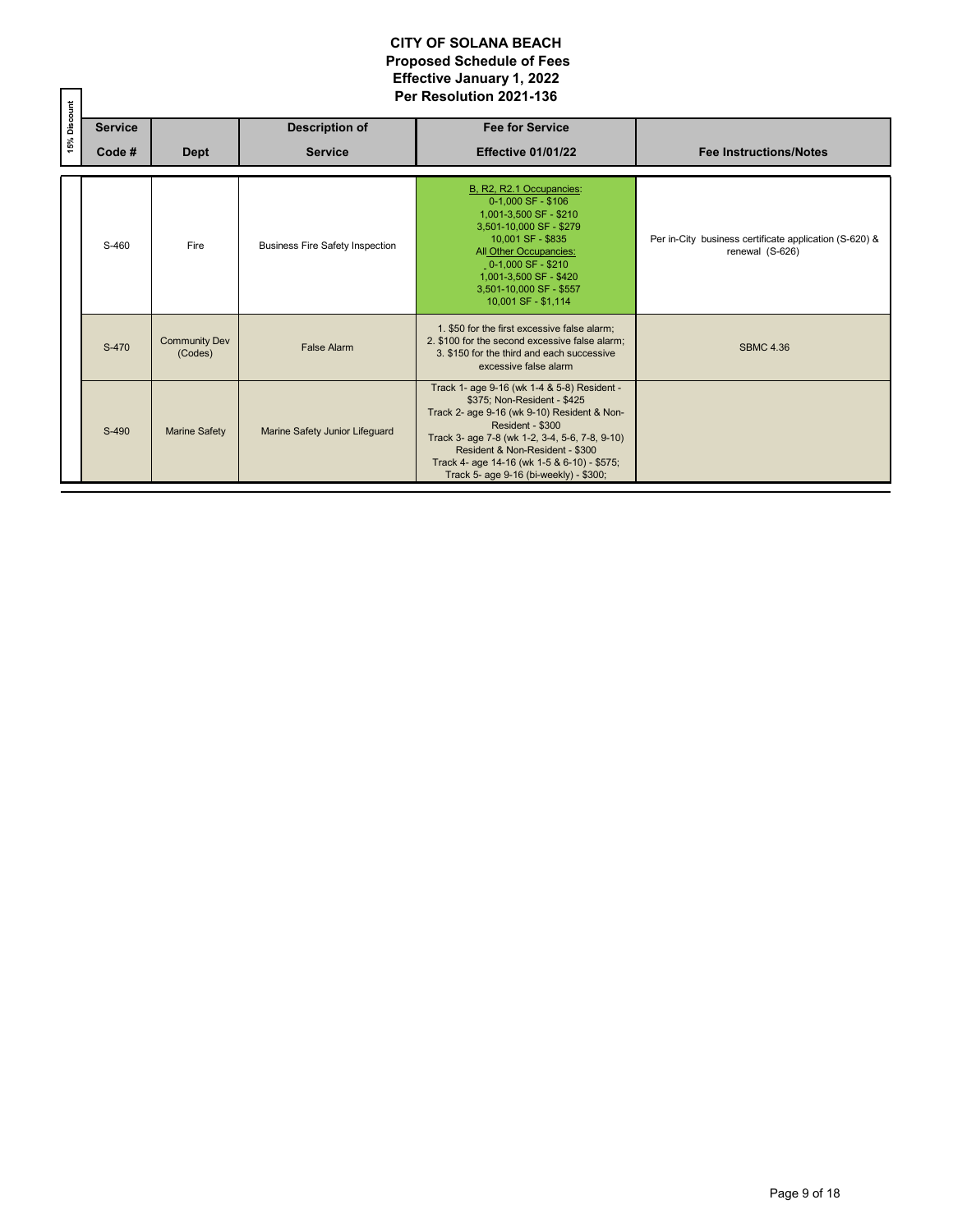|              |                           |                | Per Resolution 2021-136 |                                    |                                                                                                                                                                                   |                                                                                                                      |  |  |  |  |
|--------------|---------------------------|----------------|-------------------------|------------------------------------|-----------------------------------------------------------------------------------------------------------------------------------------------------------------------------------|----------------------------------------------------------------------------------------------------------------------|--|--|--|--|
| 15% Discount |                           | <b>Service</b> |                         | <b>Description of</b>              | <b>Fee for Service</b>                                                                                                                                                            |                                                                                                                      |  |  |  |  |
|              |                           | Code #         | <b>Dept</b>             | <b>Service</b>                     | <b>Effective 01/01/22</b>                                                                                                                                                         | <b>Fee Instructions/Notes</b>                                                                                        |  |  |  |  |
|              | <b>COMMUNITY SERVICES</b> |                |                         |                                    |                                                                                                                                                                                   |                                                                                                                      |  |  |  |  |
|              |                           | S-510          | Community Serv          | <b>Special Event Permit</b>        | \$50 Resident/Non-profit<br>\$263 Non-resident<br>\$806 for street closure                                                                                                        | Per permit; Block Parties are exempt from street closure<br>rate                                                     |  |  |  |  |
|              |                           | S-515          | <b>Community Serv</b>   | Sound Permit                       | \$10                                                                                                                                                                              | per application                                                                                                      |  |  |  |  |
|              |                           | S-519          | Finance                 | Liability Insurance                | set by City's Insurance Broker                                                                                                                                                    | Per event or rental                                                                                                  |  |  |  |  |
|              |                           | S-520          | <b>Community Serv</b>   | <b>Contract Enrichment Classes</b> | 100% cost recovery                                                                                                                                                                | Per class: Class instructor receives 70% of the class fee<br>and the City receives 30% of the class fee.             |  |  |  |  |
|              |                           | S-522          | <b>Community Serv</b>   | Day Camp Program                   | Day Camp: age 5-11 Resident - \$144, Non-<br>Resident - \$175<br>Day Camp After Care: age 5-11 Resident - \$43,<br>Non-Resident - \$68<br>Leader<br>in Training: age 13-17 - \$36 | Per camp                                                                                                             |  |  |  |  |
|              |                           | $S-524$        | <b>Community Serv</b>   | Sports Field Admin                 | <b>Residents \$0</b><br>Non-residents \$22                                                                                                                                        | Per hour                                                                                                             |  |  |  |  |
|              |                           | S-526          | <b>Community Serv</b>   | Facility Rental (Community Center) | \$64 Resident<br>\$69 Non-resident                                                                                                                                                | Per hour                                                                                                             |  |  |  |  |
|              |                           | S-540          | <b>Community Serv</b>   | Public Art Consignment Fee         | $$106 + 25\%$ of sale price if sold                                                                                                                                               | Per application for requests from artists to display their<br>art in the public right of way per the MAP quidelines. |  |  |  |  |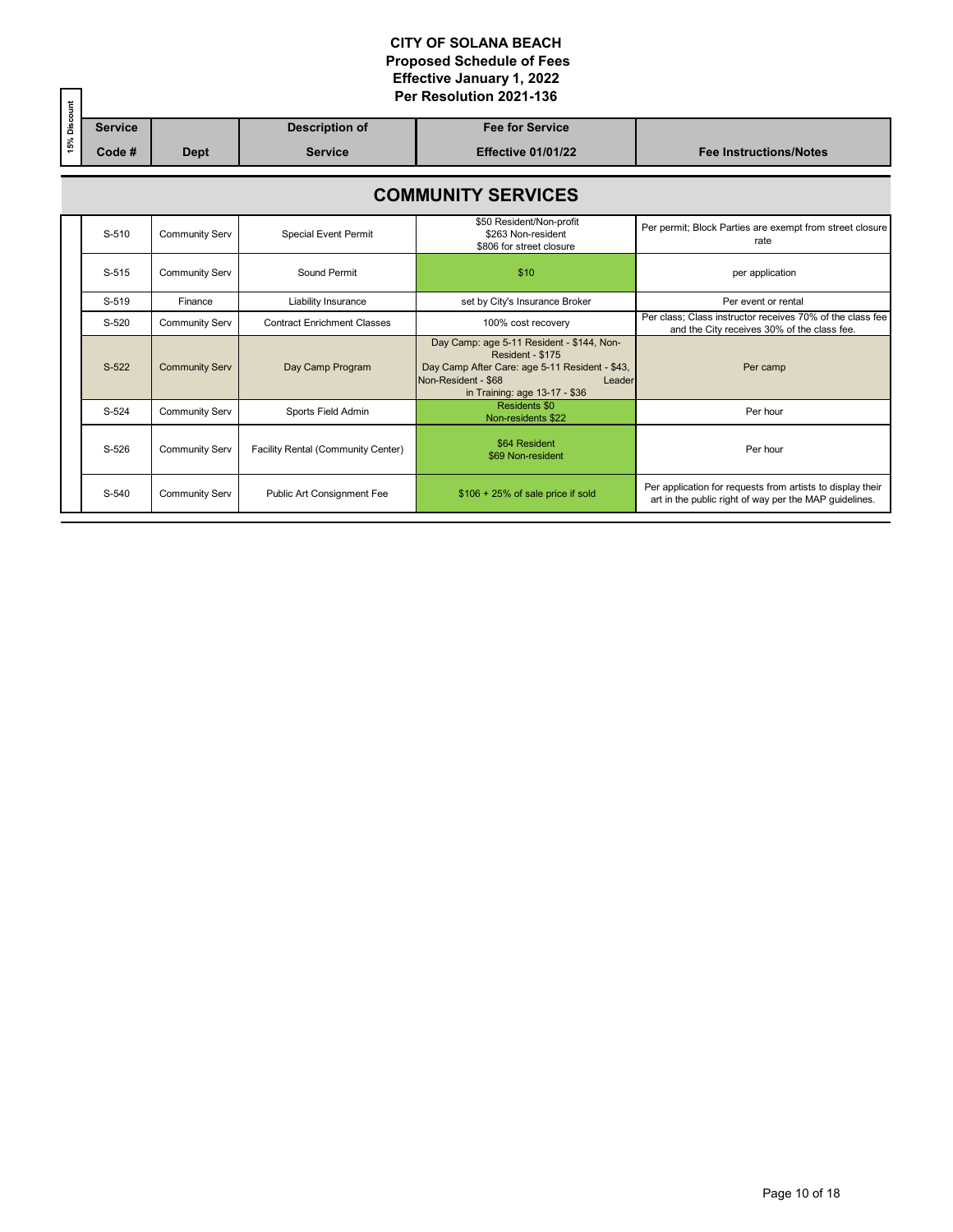| s. |         |             |                | Per Resolution 2021-136   |                        |
|----|---------|-------------|----------------|---------------------------|------------------------|
|    | Service |             | Description of | <b>Fee for Service</b>    |                        |
|    | Code #  | <b>Dept</b> | <b>Service</b> | <b>Effective 01/01/22</b> | Fee Instructions/Notes |

# **PERMIT REGISTRATION SERVICES**

| S-610 | Finance                         | Short Term Vacation Rental Permit     | New - \$106 per permit<br>Late Fee - \$106 plus the cost of the Permit<br>Renewal - \$57 per permit<br>Late Fees - 31-90 days late - \$106 plus renewal<br>fee<br>91+ days late - Per SBMC 4.02.230                                         | Per permit                                                      |  |  |  |  |
|-------|---------------------------------|---------------------------------------|---------------------------------------------------------------------------------------------------------------------------------------------------------------------------------------------------------------------------------------------|-----------------------------------------------------------------|--|--|--|--|
| S-620 | Finance                         | New/Changed Business Certificate      | Home Base/Located outside the City - \$106 per<br>application<br>Business located within the City - \$237 per<br>application<br>Late Fees:<br>90 days late - \$106 plus the cost of the<br>Certificate<br>91+ days late - Per SBMC 4.02.230 | Per application + S-460 for Business located within the<br>City |  |  |  |  |
| S-626 | Finance                         | <b>Business Certificate Renewal</b>   | \$49 per renewal<br>Plus 100% late fee if received 31 to 90 days late<br><b>Thereafter Administrative Citation Process</b>                                                                                                                  | Per renewal + S-460 for Business located within the City        |  |  |  |  |
| S-628 | Finance                         | SB 1186                               | \$4.00 SB 1186 Fee to be paid by all business<br>certificate, regulatory, and STVR applicants                                                                                                                                               | Per application/renewal                                         |  |  |  |  |
| S-629 | Finance                         | <b>Business Certificate Duplicate</b> | \$22                                                                                                                                                                                                                                        | Per duplicate                                                   |  |  |  |  |
| S-630 | <b>Community Dev</b><br>(Codes) | <b>Amusement Permit</b>               | New - \$252 per permit, plus \$63 per Device, plus<br>DOJ and other State fees<br>Renewal - \$141 per permit plus DOJ and other<br>State fees                                                                                               | Per Permit                                                      |  |  |  |  |
| S-631 | <b>Community Dev</b><br>(Codes) | Dance Permit                          | New - \$252 per permit plus DOJ and other State<br>fees<br>Renewal - \$141 per permit plus DOJ and other<br><b>State fees</b>                                                                                                               | Per Permit                                                      |  |  |  |  |
| S-632 | <b>Community Dev</b><br>(Codes) | <b>Entertainment Permit</b>           | New - \$252 per permit plus DOJ and other State<br>fees<br>Renewal - \$141 per permit plus DOJ and other<br>State fees                                                                                                                      | Per Permit                                                      |  |  |  |  |
| S-633 | <b>Community Dev</b><br>(Codes) | <b>Firearms Permit</b>                | New - \$252 per permit plus DOJ and other State<br>fees<br>Renewal - \$141 per permit plus DOJ and other<br>State fees                                                                                                                      | Per Permit                                                      |  |  |  |  |
| S-634 | Community Dev<br>(Codes)        | Massage Establishment Permit          | New - \$252 per permit plus DOJ and other State<br>fees<br>Renewal - \$141 per permit plus DOJ and other<br><b>State fees</b>                                                                                                               | Per Permit                                                      |  |  |  |  |
| S-635 | Community Dev<br>(Codes)        | Secondhand Dealer Permit              | New - \$252 per permit plus DOJ and other State<br>fees<br>Renewal - \$141 per permit plus DOJ and other<br>State fees                                                                                                                      | Per Permit                                                      |  |  |  |  |
| S-636 | <b>Community Dev</b><br>(Codes) | <b>Solicitors Permit</b>              | New - \$252 per permit plus \$108 for each<br>additional solicitor plus DOJ and other State fees<br>Renewal - \$141 per permit plus DOJ and other<br><b>State fees</b>                                                                      | Per Permit                                                      |  |  |  |  |
| S-637 | <b>Community Dev</b><br>(Codes) | <b>Taxi Business Permit</b>           | New - \$363 per permit plus \$22 for each cab plus<br>DOJ and other State fees<br>Renewal - \$195 per permit plus \$22 for each cab<br>plus DOJ and other State fees                                                                        | Per Permit                                                      |  |  |  |  |
| S-638 | <b>Community Dev</b><br>(Codes) | <b>Tobacco Sales Permit</b>           | New - \$252<br>Renewal - \$141 per permit plus DOJ and other<br><b>State fees</b><br>Late Fee - Renewal fee + 10%                                                                                                                           | Per Permit                                                      |  |  |  |  |
| S-660 | Engineering                     | <b>Golf Cart Permit</b>               | \$10                                                                                                                                                                                                                                        | Per permit                                                      |  |  |  |  |
|       |                                 |                                       |                                                                                                                                                                                                                                             |                                                                 |  |  |  |  |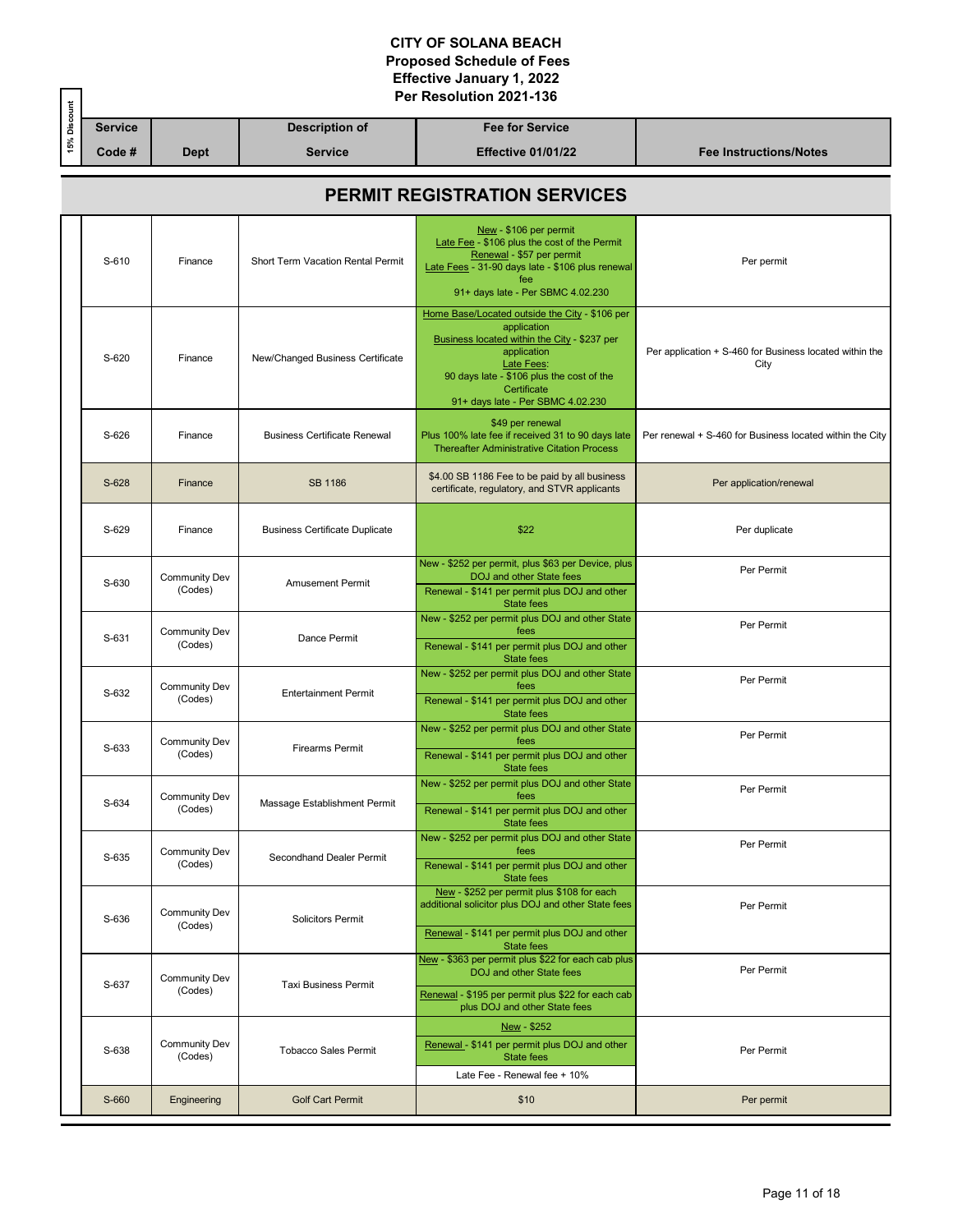|         | Per Resolution 2021-136 |                |                           |                               |
|---------|-------------------------|----------------|---------------------------|-------------------------------|
| Service |                         | Description of | <b>Fee for Service</b>    |                               |
| Code #  | <b>Dept</b>             | <b>Service</b> | <b>Effective 01/01/22</b> | <b>Fee Instructions/Notes</b> |

## **ADMINISTRATIVE SERVICES**

| S-711 | <b>City Clerk</b> | <b>Notary Public Service</b>                 | \$15 per Signature                                                                                                                                                                                                                                                         | Per signature; limited to \$15 by State law.                                          |  |
|-------|-------------------|----------------------------------------------|----------------------------------------------------------------------------------------------------------------------------------------------------------------------------------------------------------------------------------------------------------------------------|---------------------------------------------------------------------------------------|--|
| S-712 | <b>City Clerk</b> | <b>Document Certification</b>                | \$41                                                                                                                                                                                                                                                                       | Per item                                                                              |  |
| S-715 | <b>City Clerk</b> | Audio/Video Tape Reproduction                | Audio CD - \$23<br><b>DVD - \$23</b>                                                                                                                                                                                                                                       | Per item                                                                              |  |
|       |                   |                                              | Convert VHS to DVD - \$43<br>Convert Audio Cassette to CD/MP4 - Actual<br>Costs                                                                                                                                                                                            |                                                                                       |  |
| S-716 | <b>City Clerk</b> | Annual Agenda Mailing Subscription           | \$341 staff costs plus \$60 copying/mailing costs =<br>\$401 per subscriber per year                                                                                                                                                                                       | Per Annual Subscription                                                               |  |
| S-717 | <b>City Clerk</b> | Annual Agenda Packet Mailing<br>Subscription | \$1,003 staff costs plus \$630 copying/mailing<br>$costs = $1,633$ per subscriber per year                                                                                                                                                                                 | Per Annual Subscription                                                               |  |
| S-718 | <b>City Clerk</b> | Special Notice Subscription                  | \$52 staff costs plus \$4 copying/mailing costs =<br>\$56 per subscriber per year                                                                                                                                                                                          | Per Annual Subscription                                                               |  |
| S-719 | <b>City Clerk</b> | Document Print/Copy                          | All Copies - First 10 pages - No Charge \$0.20<br>per page for every page thereafter<br>Document Imaging - First 10 pages - No Charge<br>\$0.15 per page for every page thereafter<br>Data Copy - \$8 per device<br>Agenda Packet - \$69<br>Maps/Blueprints - Actual Costs | Per request                                                                           |  |
| S-720 | <b>City Clerk</b> | <b>Candidate Processing</b>                  | \$25                                                                                                                                                                                                                                                                       | Per application; fee set by the State                                                 |  |
| S-721 | <b>City Clerk</b> | <b>Initiative Processing</b>                 | \$200                                                                                                                                                                                                                                                                      | Per initiative; fee set by the State                                                  |  |
| S-722 | <b>City Clerk</b> | Verification of Residency                    | \$19                                                                                                                                                                                                                                                                       | Per request                                                                           |  |
| S-740 | Finance           | <b>NSF Check</b>                             | \$56                                                                                                                                                                                                                                                                       | Per incident                                                                          |  |
| S-750 | Finance           | Credit Card Convenience Fee                  | set by City's Third-Party Credit Card Processor                                                                                                                                                                                                                            | Per credit card charge                                                                |  |
| S-760 | Various           | <b>Technology Surcharge</b>                  |                                                                                                                                                                                                                                                                            | Charge 1.025% of all Plan Check and Permit fees and Entitlements (except Impact Fees) |  |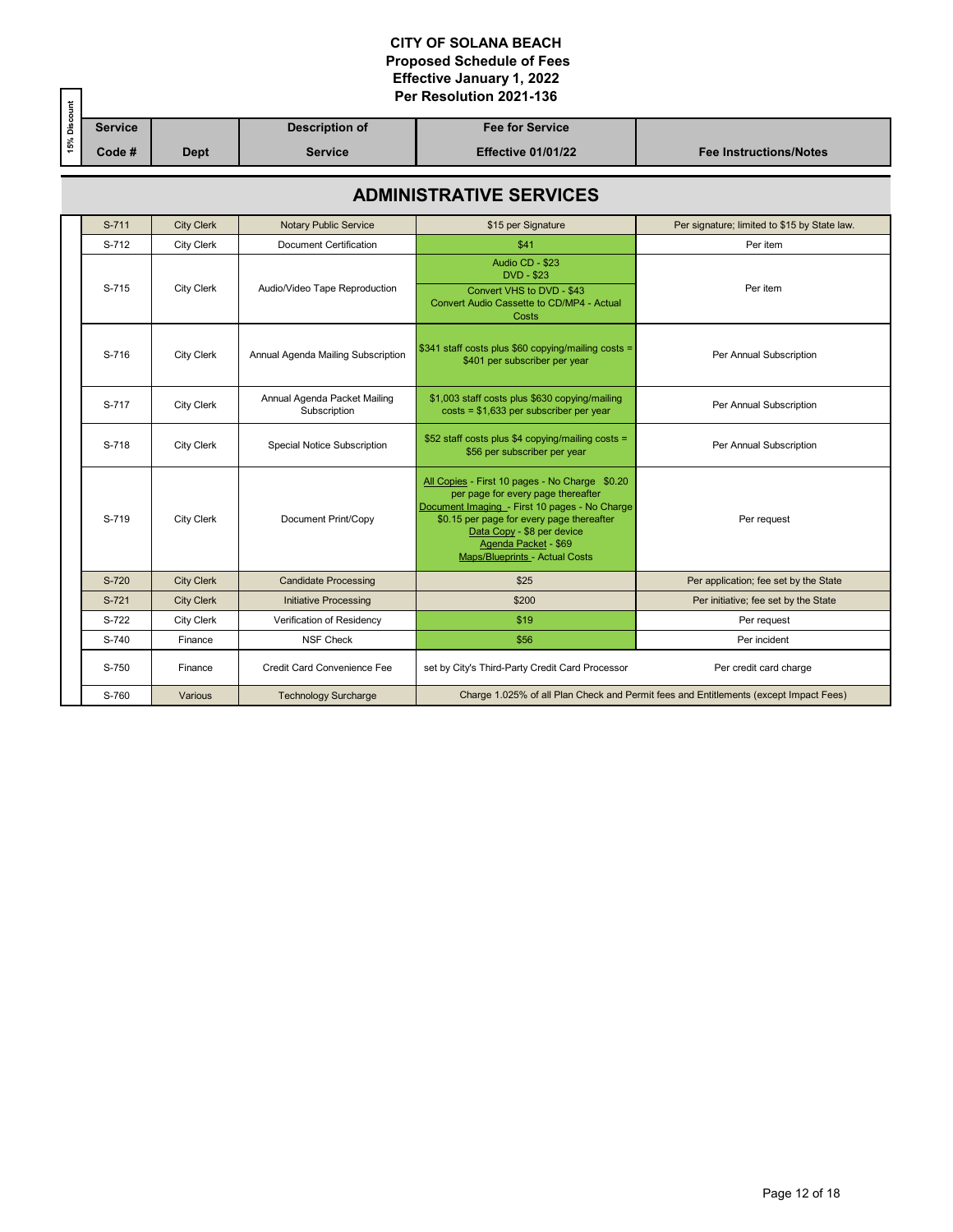| Occ            | <b>Use</b>                    | <b>Type of Construction</b>     | 2008-2009      |
|----------------|-------------------------------|---------------------------------|----------------|
| $R-2$          | <b>Apartment Houses</b>       | *Type I or II-F.R.              | 141.69         |
|                | <b>Apartment Houses</b>       | Type V or III (Masonry)         | 115.69         |
|                | <b>Apartment Houses</b>       | Type V Wood Frame               | 106.60         |
|                | <b>Apartment Houses</b>       | Type I Basement Garage)         | 49.40          |
| в              | Banks                         | *Type I or II-F.R               | 192.39         |
|                | Banks                         | Type II 1-Hour                  | 141.69         |
|                | Banks                         | Type II-N                       | 137.79         |
|                | Banks                         | Type III 1-Hour                 | 155.99         |
|                | Banks                         | Type III-N                      | 150.79         |
|                | Banks                         | Type V 1-Hour                   | 141.69         |
|                | Banks                         | Type V-N                        | 136.49         |
| в              | Car Washes                    | Type III 1-Hour                 | 91.00          |
|                | Car Washes                    | Type III-N                      | 87.10          |
|                |                               | Type V 1-Hour                   | 78.00          |
|                | Car Washes                    |                                 | 72.80          |
|                | Car Washes                    | Type V-N                        |                |
| A-3            | Churches                      | Type I or II-F.R.               | 128.69         |
|                | Churches                      | Type II 1-Hour                  | 97.50          |
|                | Churches                      | Type II-N                       | 92.30          |
|                | Churches                      | Type III 1-Hour                 | 105.30         |
|                | Churches                      | Type III-N                      | 100.10         |
|                | Churches                      | Type V 1-Hour                   | 98.80          |
|                | Churches                      | Type V-N                        | 92.30          |
| L <sub>2</sub> | Convalescent Hospitals        | *Type I or II-F.R.              | 180.69         |
|                | Convalescent Hospitals        | Type II 1-Hour                  | 126.09         |
|                | <b>Convalescent Hospitals</b> | Type III 1-Hour                 | 128.69         |
|                | <b>Convalescent Hospitals</b> | Type V 1-Hour                   | 120.89         |
| $R-3$          | Dwellings ***                 | Type V Adobe                    | 158.59         |
|                | Dwellings ***                 | Type V Masonry                  | 126.09         |
|                | Dwellings ***                 | Type V Wood Frame               | 119.59         |
|                | Dwellings ***                 | Basements (semi-finished)       | 29.90          |
|                | Dwellings ***                 | Additions - Wood Frame          | 142.99         |
|                | Dwellings ***                 | Solariums                       | 120.89         |
|                | Dwellings ***                 | Cabana - Pool House (Type V)    | 111.79         |
| B/R/S          | <b>Fire Stations</b>          | Type I or II-F.R.               | 148.19         |
|                | <b>Fire Stations</b>          | Type II 1-Hour                  | 97.50          |
|                | <b>Fire Stations</b>          | Type II-N                       | 92.30          |
|                | <b>Fire Stations</b>          | Type III 1-Hour                 | 106.60         |
|                | <b>Fire Stations</b>          | Type III-N                      | 102.70         |
|                | <b>Fire Stations</b>          | Type V 1-Hour                   | 100.10         |
|                | <b>Fire Stations</b>          | Type V-N                        | 94.90          |
| $A-3$          | <b>Fitness Centers</b>        | Same values as Office Buildings |                |
| $I-2$          | Hospitals                     | *Type I or II-F.R               | 211.89         |
|                | Hospitals                     | Type III 1-Hour                 | 175.49         |
|                | Hospitals                     | Type V 1-Hour                   | 167.69         |
| R-1            | Hotels & Motels               | *Type I or II-F.R.              | 131.29         |
|                | Hotels & Motels               | Type III 1-Hour                 | 114.39         |
|                | Hotels & Motels               | Type III-N                      | 107.90         |
|                |                               |                                 |                |
|                | Hotels & Motels               | Type V 1-Hour<br>Type V-N       | 98.80<br>97.50 |
|                | Hotels & Motels               |                                 |                |
| F              | <b>Industrial Plants</b>      | Type I or II-F.R.               | 74.10          |
|                | <b>Industrial Plants</b>      | Type II 1-Hour                  | 52.00          |
|                | <b>Industrial Plants</b>      | Type II N (Stock)               | 48.10          |
|                | <b>Industrial Plants</b>      | Type III 1-Hour                 | 57.20          |
|                | <b>Industrial Plants</b>      | Type III-N                      | 53.30          |
|                | <b>Industrial Plants</b>      | Tilt-up                         | 39.00          |
|                | <b>Industrial Plants</b>      | Type V 1-Hour                   | 53.30          |
|                | <b>Industrial Plants</b>      | Type V-N                        | 49.40          |
| В              | <b>Medical Offices</b>        | *Type I or II-F.R.              | 155.99         |
|                | <b>Medical Offices</b>        | Type II 1-Hour                  | 119.59         |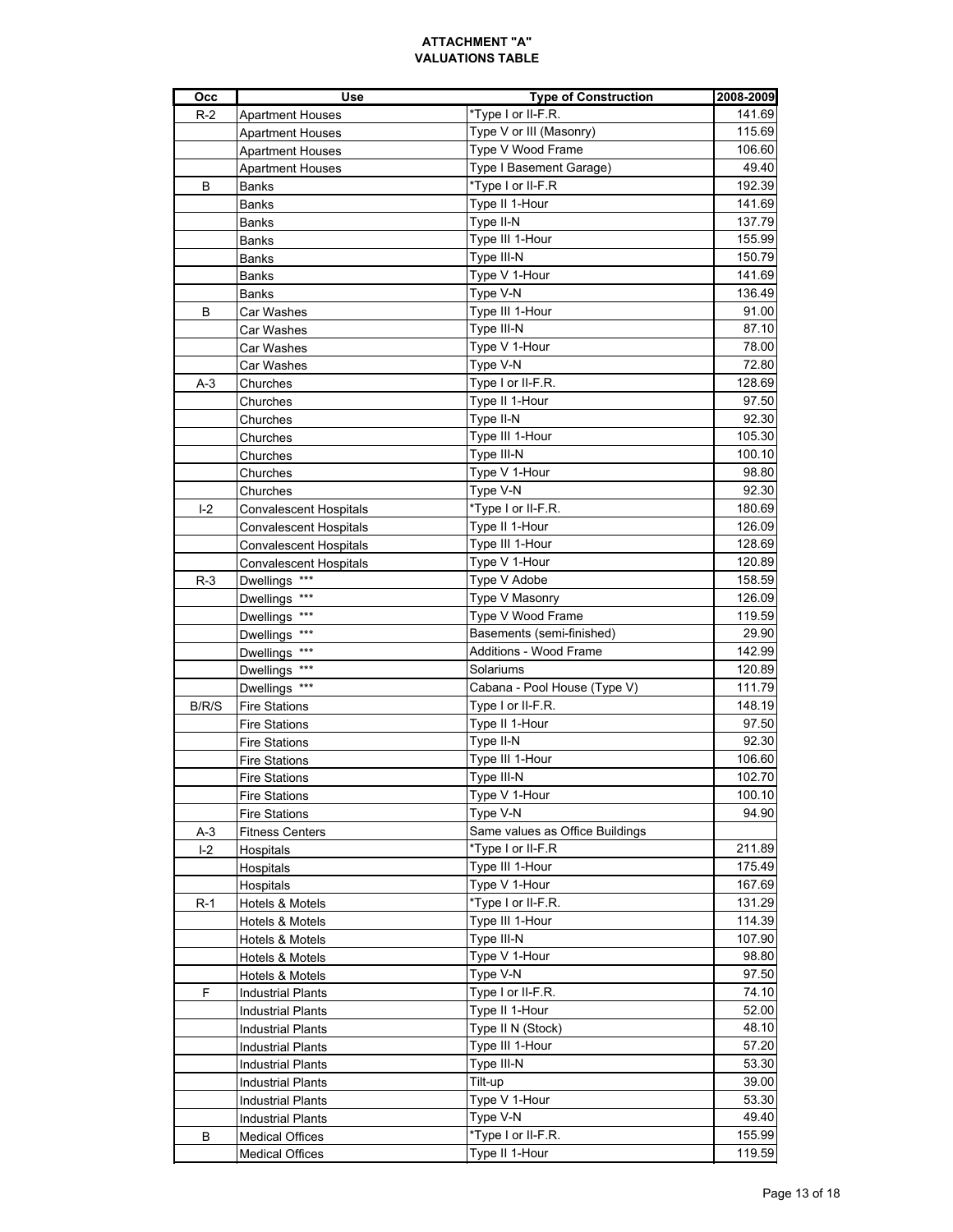| Occ   | <b>Use</b>              | <b>Type of Construction</b>     | 2008-2009 |
|-------|-------------------------|---------------------------------|-----------|
|       | <b>Medical Offices</b>  | Type II-N                       | 114.39    |
|       | <b>Medical Offices</b>  | Type III 1-Hour                 | 129.99    |
|       | <b>Medical Offices</b>  | Type III-N                      | 120.89    |
|       | <b>Medical Offices</b>  | Type V 1-Hour                   | 116.99    |
|       | <b>Medical Offices</b>  | Type V-N                        | 113.09    |
| B     | Offices                 | *Type I or II-F.R.              | 139.09    |
|       | Offices                 | Type II 1-Hour                  | 93.60     |
|       | Offices                 | Type II-N                       | 88.40     |
|       | Offices                 | Type III 1-Hour                 | 100.10    |
|       | Offices                 | Type III-N                      | 96.20     |
|       | Offices                 | Type V 1-Hour                   | 93.60     |
|       | Offices                 | Type V-N                        | 88.40     |
| U     | <b>Private Garages</b>  | Wood Frame - Finished           | 31.20     |
|       | <b>Private Garages</b>  | Wood Frame - Unfinished         | 31.20     |
|       | <b>Private Garages</b>  | Masonry                         | 36.40     |
|       | <b>Private Garages</b>  | Open Carports                   | 22.10     |
| в     | <b>Public Buildings</b> | *Type I or II-F.R.              | 159.89    |
|       | <b>Public Buildings</b> | Type II 1-Hour                  | 129.99    |
|       | <b>Public Buildings</b> | Type II-N                       | 124.79    |
|       | <b>Public Buildings</b> | Type III 1-Hour                 | 135.19    |
|       | <b>Public Buildings</b> | Type III-N                      | 129.99    |
|       | <b>Public Buildings</b> | Type V 1-Hour                   | 123.49    |
|       | Public Buildings        | Type V-N                        | 119.59    |
| $S-2$ | <b>Public Garages</b>   | *Type I or II-F.R.              | 63.70     |
|       | <b>Public Garages</b>   | *Type I or II Open Parking      | 48.10     |
|       | <b>Public Garages</b>   | Type II-N                       | 36.40     |
|       | <b>Public Garages</b>   | Type III 1-Hour                 | 48.10     |
|       | <b>Public Garages</b>   | Type III-N                      | 42.90     |
|       | <b>Public Garages</b>   | Type V 1-Hour                   | 44.20     |
| A-2   | Restaurants             | Type III 1-Hour                 | 127.39    |
|       | Restaurants             | Type III-N                      | 122.19    |
|       | Restaurants             | Type V 1-Hour                   | 115.69    |
|       | <b>Restaurants</b>      | Type V-N                        | 111.79    |
| Е     | Schools                 | Type I or II-F.R.               | 144.29    |
|       | Schools                 | Type II 1-Hour                  | 98.80     |
|       | Schools                 | Type III 1-Hour                 | 105.30    |
|       | Schools                 | Type III-N                      | 101.40    |
|       | Schools                 | Type V 1-Hour                   | 98.80     |
|       | Schools                 | Type V-N                        | 94.90     |
| М     | <b>Service Stations</b> | Type II-N                       | 87.10     |
|       | <b>Service Stations</b> | Type III 1-Hour                 | 91.00     |
|       | <b>Service Stations</b> | Type V 1-Hour                   | 78.00     |
|       | <b>Service Stations</b> | Canopies                        | 36.40     |
| М     | Stores                  | *Type I or II-F.R.              | 106.60    |
|       | <b>Stores</b>           | Type II 1-Hour                  | 65.00     |
|       | <b>Stores</b>           | Type II-N                       | 63.70     |
|       | <b>Stores</b>           | Type III 1-Hour                 | 79.30     |
|       | Stores                  | Type III-N                      | 75.40     |
|       | Stores                  | Type V 1-Hour                   | 67.60     |
|       | <b>Stores</b>           | Type V-N                        | 62.40     |
|       | Stores                  | Retail Garden Center (Type V-N) | 51.71     |
| A-1   | Theatres                | Type I or II-F.R.               | 142.99    |
|       | Theatres                | Type III 1-Hour                 | 104.00    |
|       | Theatres                | Type III-N                      | 98.80     |
|       | Theatres                | Type V 1-Hour                   | 97.50     |
|       | Theatres                | Type V-N                        | 92.30     |
| S     | Warehouses **           | Type I or II-F.R.               | 63.70     |
|       | Warehouses **           | Type II 1-Hour                  | 37.70     |
|       | Warehouses **           | Type II-N                       | 36.40     |
|       |                         |                                 |           |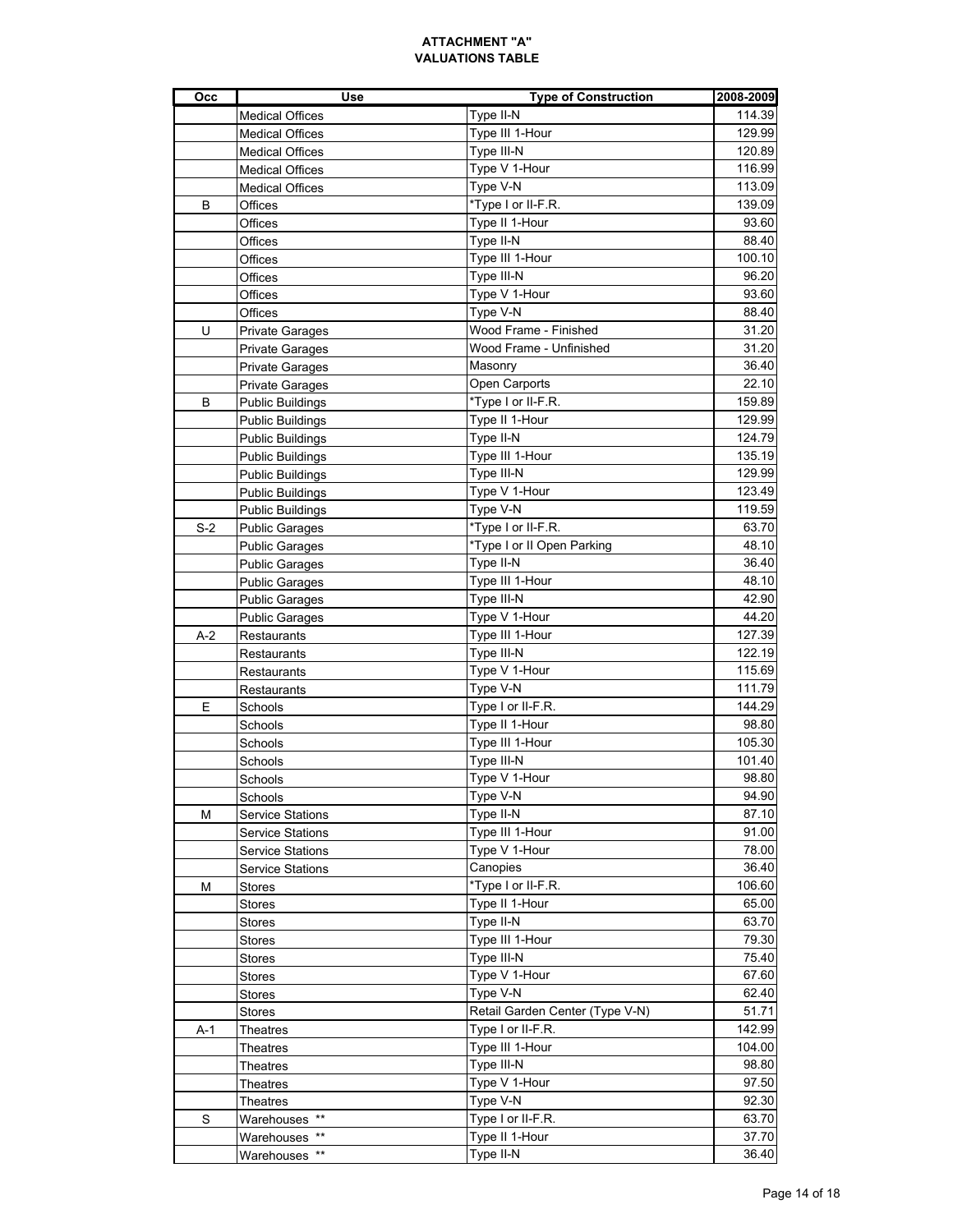| Occ | Use           | <b>Type of Construction</b> | 2008-2009 |
|-----|---------------|-----------------------------|-----------|
|     | Warehouses ** | Type III 1-Hour             | 42.90     |
|     | Warehouses ** | Tvpe III-N                  | 41.60     |
|     | Warehouses ** | Type V 1-Hour               | 37.70     |
|     | Warehouses ** | Type V-N                    | 36.40     |

**NOTE:** Add 0.5 percent to the total cost for each story over three

Deduct 11 percent for mini-warehouse

For subdivisions with 10 or more single family dwellings which have plan check and building permit issuances in groups of 10 or more, the valuation or the

plan check and building permit fees may be increased by 10 percent.

|                                                                                                                     | <b>MISCELLANEOUS</b>            |           |
|---------------------------------------------------------------------------------------------------------------------|---------------------------------|-----------|
| Agricultural Building.                                                                                              |                                 | 22.10     |
| Aluminum Siding.                                                                                                    |                                 | 6.50      |
| Antennas                                                                                                            | Radio over 30 ft. high          | 4,185.81  |
| Antennas                                                                                                            | Dish, 10 ft. dia.w/decoder      | 5,089.27  |
| Awning or Canopy                                                                                                    | Aluminum                        | 24.70     |
| (supported by building)                                                                                             |                                 |           |
| Awning or Canopy                                                                                                    |                                 |           |
| (supported by building)                                                                                             | Canvas                          | 10.40     |
| Balcony                                                                                                             |                                 | 16.90     |
| Decks (wood)                                                                                                        |                                 | 16.90     |
| Demolition of Building                                                                                              |                                 | 5.20      |
| Fence or Freestanding Wall                                                                                          | Wood or Chain Link              | 2.60      |
| Fence or Freestanding Wall                                                                                          | Wood Frame with Stucco          | 6.50      |
| Fence or Freestanding Wall                                                                                          | Wire                            | 2.60      |
| Fence or Freestanding Wall                                                                                          | Masonry                         | 10.40     |
| Fence or Freestanding Wall                                                                                          | Wrought Iron                    | 6.50      |
| Foundation Only (25% of value of whole<br>building). Remainder of building will be<br>valued at 75% of the building |                                 |           |
| Greenhouse                                                                                                          |                                 | 6.50      |
| Manufactured Housing (25% of                                                                                        |                                 | 28.60     |
| value of "site built" house)                                                                                        |                                 |           |
| Mobile Home                                                                                                         |                                 | 28.60     |
| Patio                                                                                                               | Wood Frame with Cover           | 10.40     |
| Patio                                                                                                               | <b>Metal Frame with Cover</b>   | 13.00     |
| Patio                                                                                                               | Wood Frame Cover & Walls        | 14.30     |
| Patio                                                                                                               | Metal Frame Cover & Walls       | 16.90     |
| Patio                                                                                                               | Screen or Plastic Walls         | 3.90      |
| Plastering                                                                                                          | Inside                          | 3.90      |
| Plastering                                                                                                          | Outside                         | 3.90      |
| <b>Retaining Wall</b>                                                                                               | Concrete or Masonry             | 20.80     |
| Reroofing (1 square = 100 square feet)                                                                              | Built-up                        | 158.59    |
| Reroofing (1 square = 100 square feet)                                                                              | <b>Composition Shingles</b>     | 148.19    |
| Reroofing (1 square = 100 square feet)                                                                              | <b>Fiberglass Shingles</b>      | 148.19    |
| Reroofing (1 square = 100 square feet)                                                                              | <b>Asbestos Cement Shingles</b> | 352.28    |
| Reroofing (1 square = 100 square feet)                                                                              | Wood Shingles (Class C min)     | 352.28    |
| Reroofing (1 square = 100 square feet)                                                                              | Wood Shakes (Class C min)       | 352.28    |
| Reroofing (1 square = 100 square feet)                                                                              | Aluminum Shingles               | 531.68    |
| Reroofing (1 square = 100 square feet)                                                                              | Clay Tile                       | 445.88    |
| Reroofing (1 square = 100 square feet)                                                                              | Concrete Tile                   | 376.98    |
| Roof Structure Replacement                                                                                          |                                 | 16.90     |
| Saunas (Steam)                                                                                                      |                                 | 10,447.63 |
| Spa or Hot Tub ("Jacuzzi®")                                                                                         |                                 | 8,571.81  |
| <b>Stairs</b>                                                                                                       |                                 | 16.90     |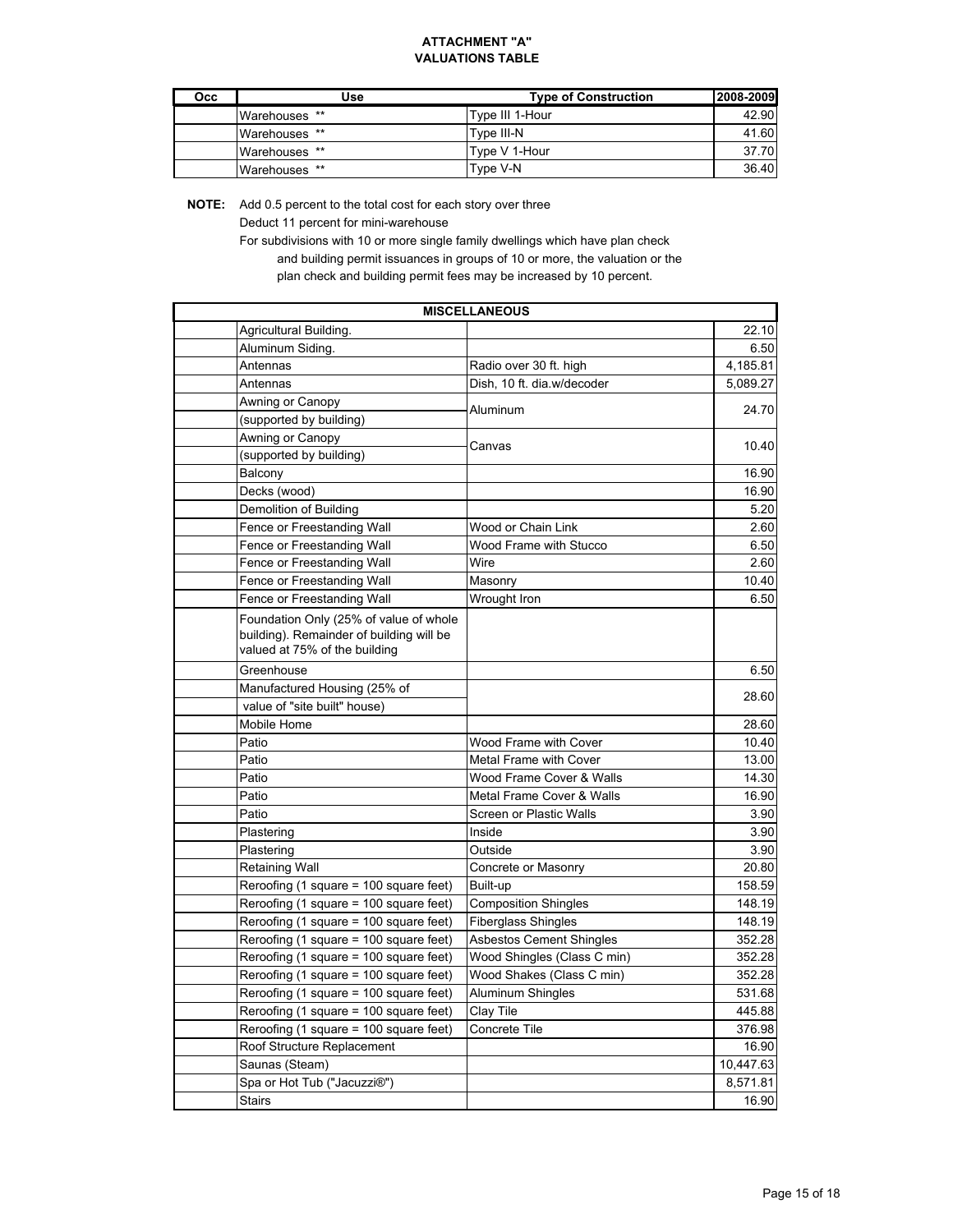| <b>Occ</b> | Use                                 | <b>Type of Construction</b>    | 2008-2009 |
|------------|-------------------------------------|--------------------------------|-----------|
|            | Stone and Brick Veneer              |                                | 10.40     |
|            | <b>Storage Racks</b>                | per CF                         | 1.30      |
|            | Swimming Pool (per sf surface area) | Vinyl-lined                    | 40.30     |
|            | Swimming Pool (per sf surface area) | Gunite                         | 44.20     |
|            | Swimming Pool (per sf surface area) | <b>Fiberglass</b>              | 48.10     |
|            | <b>Tenant Improvements</b>          | Medical offices, restaurants,  | 54.60     |
|            |                                     | hazardous 'h' occupancies      |           |
|            | <b>Tenant Improvements</b>          | Other such as stores & offices | 40.30     |

| <b>General Additions and Modifiers</b> |                              |          |  |
|----------------------------------------|------------------------------|----------|--|
| Fire Sprinkler System                  |                              | 3.38     |  |
| Air Conditioning-Commercial            |                              | 5.46     |  |
| Air Conditioning-Residential           |                              | 4.55     |  |
| Fireplace-Concrete or masonry          |                              | 4,185.81 |  |
| Fireplace-prefabricated metal          |                              | 2,845.57 |  |
| <b>Pile Foundations</b>                | Cast-in-place concrete piles | 27.30    |  |
| <b>Pile Foundations</b>                | Steel piles                  | 67.60    |  |

| <b>Alterations to Existing Structures</b>     |  |       |  |
|-----------------------------------------------|--|-------|--|
| (with no additional Floor Area or Roof Cover) |  |       |  |
| IInterior Partition                           |  | 62.40 |  |
| Install Windows or Sliding Glass Doors        |  | 19.50 |  |
| Close Exterior Wall Opening                   |  | 18.20 |  |

|       |                        | <b>Shell Buildings</b> |        |
|-------|------------------------|------------------------|--------|
| B     | <b>Banks</b>           | *Type I or II-F.R      | 153.91 |
|       | <b>Banks</b>           | Type II 1-Hour         | 113.35 |
|       | <b>Banks</b>           | Type II-N              | 110.24 |
|       | <b>Banks</b>           | Type III 1-Hour        | 124.79 |
|       | <b>Banks</b>           | Type III-N             | 120.63 |
|       | <b>Banks</b>           | Type V 1-Hour          | 113.35 |
|       | <b>Banks</b>           | Type V-N               | 109.20 |
| B     | <b>Medical Offices</b> | *Type I or II-F.R.     | 124.79 |
|       | <b>Medical Offices</b> | Type II 1-Hour         | 95.68  |
|       | <b>Medical Offices</b> | Type II-N              | 91.52  |
|       | <b>Medical Offices</b> | Type III 1-Hour        | 104.00 |
|       | <b>Medical Offices</b> | Type III-N             | 96.72  |
|       | <b>Medical Offices</b> | Type V 1-Hour          | 93.60  |
|       | <b>Medical Offices</b> | Type V-N               | 90.48  |
| B     | Offices                | *Type I or II-F.R.     | 111.27 |
|       | Offices                | Type II 1-Hour         | 74.88  |
|       | Offices                | Type II-N              | 70.72  |
|       | Offices                | Type III 1-Hour        | 80.08  |
|       | Offices                | Type III-N             | 76.96  |
|       | Offices                | Type V 1-Hour          | 74.88  |
|       | Offices                | Type V-N               | 70.72  |
| $A-2$ | <b>Restaurants</b>     | Type III 1-Hour        | 101.92 |
|       | <b>Restaurants</b>     | Type III-N             | 97.76  |
|       | <b>Restaurants</b>     | Type V 1-Hour          | 92.56  |
|       | <b>Restaurants</b>     | Type V-N               | 89.44  |
| М     | <b>Stores</b>          | *Type I or II-F.R.     | 85.28  |
|       | <b>Stores</b>          | Type II 1-Hour         | 52.00  |
|       | <b>Stores</b>          | Type II-N              | 50.96  |
|       | <b>Stores</b>          | Type III 1-Hour        | 63.44  |
|       | <b>Stores</b>          | Type III-N             | 60.32  |
|       | <b>Stores</b>          | Type V 1-Hour          | 54.08  |
|       | <b>Stores</b>          | Type V-N               | 49.92  |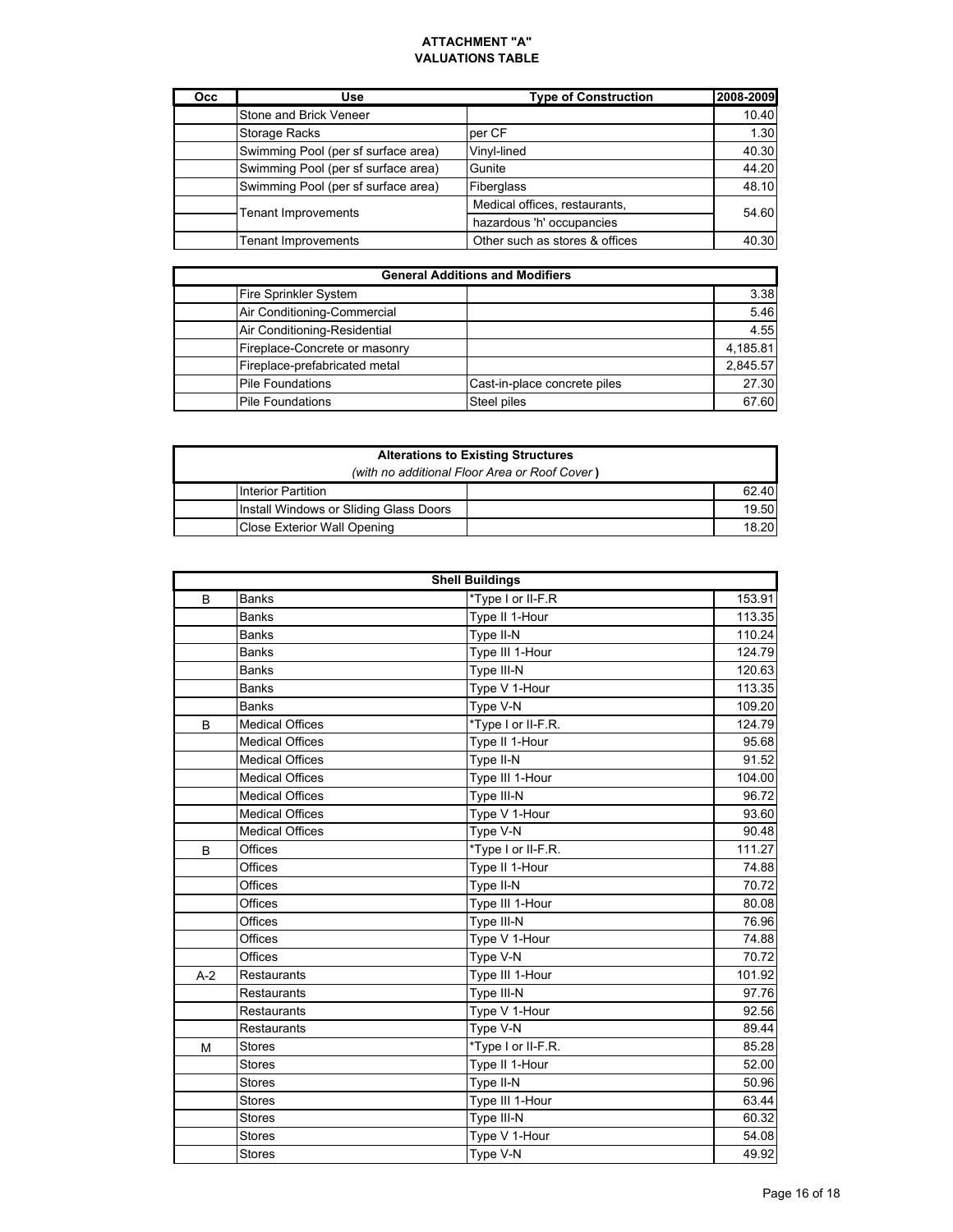#### **ATTACHMENT "B" BUILDING PERMIT FEE SCHEDULE**

| Service |                                |                                                             |
|---------|--------------------------------|-------------------------------------------------------------|
| Code #  | <b>ITOTAL VALUATION *</b>      | <b>BASE BUILDING PERMIT FEE *</b>                           |
|         | \$1.00 to \$500.00             | \$28.00                                                     |
|         |                                | \$28.00 for the first \$500 plus \$3.68 for each additional |
|         | \$500.01 to \$2,000.00         | \$100, or fraction thereof, to and including \$2,000.00     |
|         |                                | \$83.20 for the first \$2,000.00 plus \$16.91 for each      |
|         |                                | additional \$1,000.00, or fraction thereof, to and          |
|         | \$2,000.01 to \$25,000.00      | including \$25,000.00                                       |
|         |                                | \$472.13 for the first \$25,000.00 plus \$12.21 for each    |
|         |                                | additional \$1,000.00, or fraction thereof, to and          |
|         | \$25,000.01 to \$50,000.00     | including \$50,000.00                                       |
| $S-210$ |                                | \$777.38 for the first \$50,000.00 plus \$8.46 for each     |
|         |                                | additional \$1,000.00, or fraction thereof, to and          |
|         | \$50,000.01 to \$100,000.00    | including \$100,000.00                                      |
|         |                                | \$1,200.89 for the first \$100,000.00 plus \$6.77 for each  |
|         |                                | additional \$1,000.00, or fraction therefor, to and         |
|         | \$100,000.01 to \$500,000.00   | including \$500,000.00                                      |
|         |                                | \$3,908.38 for the first \$500,000.00 plus \$5.74 for each  |
|         |                                | additional \$1,000.00, or fraction thereof, to and          |
|         | \$500,000.01 to \$1,000,000.00 | including \$1,000,000.00                                    |
|         |                                | \$6,778.38 for the first \$1,000,000.00 plus \$3.80 for     |
|         | $$1,000,000.01+$               | each additional \$1,000.00, or fraction thereof             |

#### **ASSOCIATED FEES**

|         | S-212 Permit Issuance Fee          | \$48.00  |
|---------|------------------------------------|----------|
|         | S-220 Individual Plumbing Permit   | \$145.00 |
|         | S-230 Individual Electrical Permit | \$145.00 |
| $S-240$ | Individual Mechanical Permit       | \$145.00 |
|         | S-233 Water Heater Permit          | \$73.00  |

|         | In Combination with Building Permit                                                                      |                            |  |  |  |  |
|---------|----------------------------------------------------------------------------------------------------------|----------------------------|--|--|--|--|
| S-222   | <b>Plumbing Permit</b>                                                                                   | 7% of Base Permit Fee      |  |  |  |  |
| S-232   | <b>Electrical Permit</b>                                                                                 | 7% of Base Permit Fee      |  |  |  |  |
| S-242   | Mechanical Permit                                                                                        | 7% of Base Permit Fee      |  |  |  |  |
| $S-250$ | <b>Energy Surcharge Fee</b>                                                                              | 15% of Base Permit Fee     |  |  |  |  |
| $S-252$ | Disabled Access Surcharge Fee                                                                            | 10% of Base Permit Fee     |  |  |  |  |
|         | (Disabled Access fee applies to Commercial, Industrial, Assembly, Educational and Multi-Family type      |                            |  |  |  |  |
|         | projects as required by State Building Code)                                                             |                            |  |  |  |  |
| S-255   | <b>Plan Check Fee</b>                                                                                    | 85% of Building Permit Fee |  |  |  |  |
|         | (Residential sub-division or tract development projects may have production units that are duplicates of |                            |  |  |  |  |
|         | the model units reduced to 30% of the permit fee)                                                        |                            |  |  |  |  |

#### **NOTES:**

|         | A Building Permit shall include only a single issuance fee if the permit has a combination of activities (i.e.:<br>Building/Plumbing/Electrical/Mechanical.)                                                                                                                                                                                                                                                                                                                                                                                       |  |  |  |
|---------|----------------------------------------------------------------------------------------------------------------------------------------------------------------------------------------------------------------------------------------------------------------------------------------------------------------------------------------------------------------------------------------------------------------------------------------------------------------------------------------------------------------------------------------------------|--|--|--|
| S-260   | Projects requiring plan revisions or having a new scope of work shall be charged a fee determined by<br>using the current preferred hourly rate as established by EsGil Corporation.                                                                                                                                                                                                                                                                                                                                                               |  |  |  |
| S-262   | Expedited processing is only available for unusual circumstances as deemed appropriate by City Staff.<br>Charges for expedited services shall be determined by using an hourly rate of two times the current<br>preferred hourly rate as established by EsGil Corporation.                                                                                                                                                                                                                                                                         |  |  |  |
| S-265   | Projects requiring special inspections or additional re-inspections shall be charged a fee determined by<br>using the current preferred hourly rate as established by EsGil Corporation.                                                                                                                                                                                                                                                                                                                                                           |  |  |  |
| $\star$ | Upon initial submittal to the City, permit fees based on valuations will be calculated using the valuations<br>listed in Attachment A of the Fee Schedule. This will be the minimum fee charged for the permit. If upon<br>a subsequent submittal, the valuation decreases, no refund based on the decreased valuation will be<br>provided to the applicant. If the valuation increases, additional permit fees will be calculated based on the<br>difference between the valuation used to calculate the minimum fee and the increased valuation. |  |  |  |